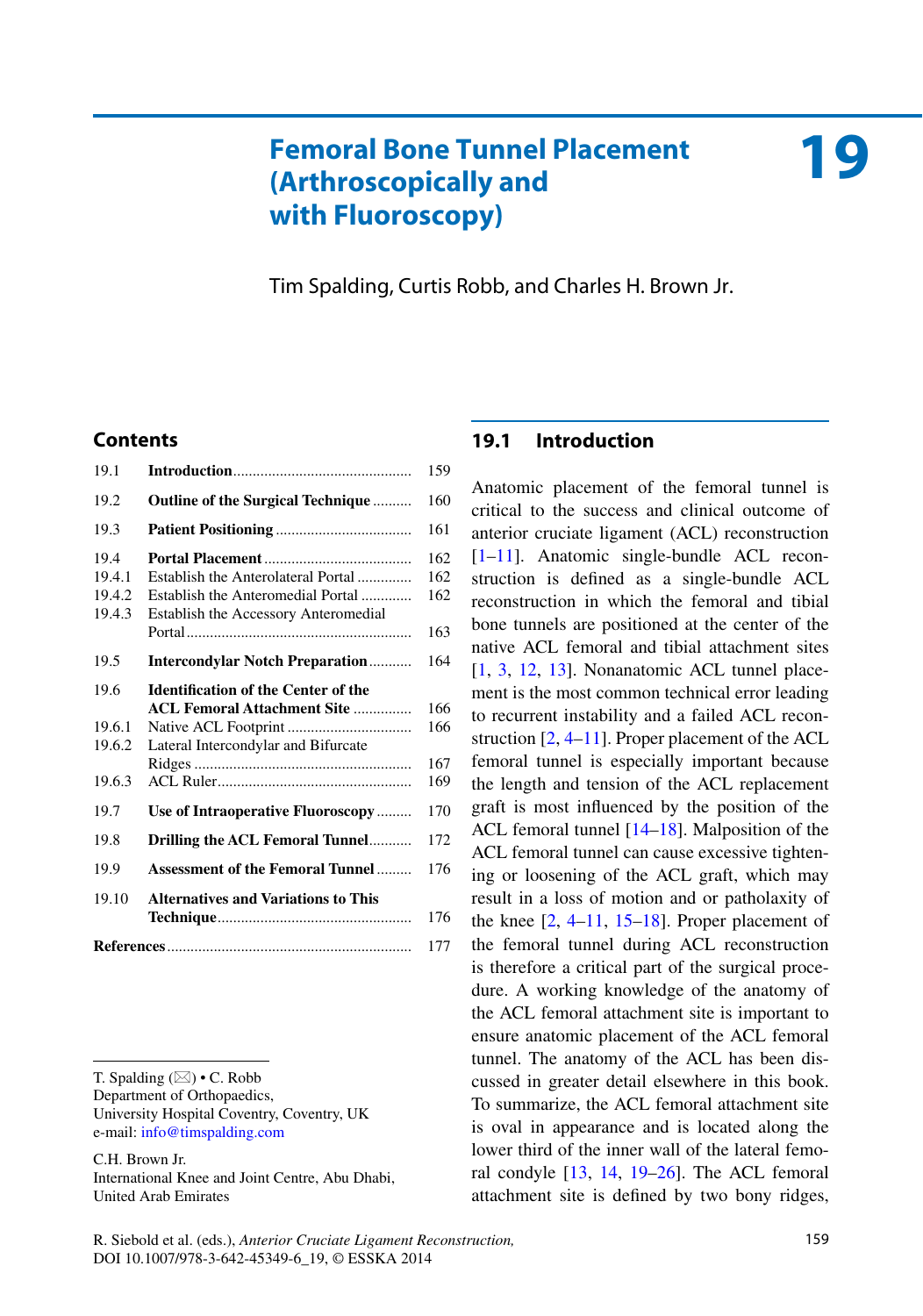the lateral intercondylar and the lateral bifurcate ridges [13, 20, 22-24, 26, 27] (Fig. 19.1). The lateral intercondylar ridge is an important anatomic landmark since the native ACL always attaches inferior (arthroscopic description) or posterior (anatomic description) to the lateral intercondylar ridge [3, 20, 22–24, 26–28] (Fig. 19.1). The lateral intercondylar ridge can be identified arthroscopically in 88 % of subacute and chronic ACL-deficient knees and therefore is a consistent anatomic landmark to assist the knee surgeon with placement of the ACL femoral tunnel [29]. The lateral bifurcate ridge which can be identified arthroscopically in 48 % of subacute and chronic knees runs perpendicular to the lateral intercondylar ridge and divides the ACL femoral attachment site into the attachment site areas for the posterolateral (PL) and anteromedial (AM) bundles [3, 12, 13, 20, 22, 24, 26] (Fig. 19.1). The center of the ACL femoral attachment site is 1.7 mm deep or proximal to the bifurcate ridge and 7.3–8.5 mm superior or anterior to the inferior or posterior articular cartilage margin of the lateral femoral condyle  $[21, 26]$ . For anatomic single-bundle ACL reconstruction, the center of

the ACL femoral attachment site is chosen as the position for the ACL femoral tunnel  $[1, 3, 5, 5]$ 12, 13, 30–32]. Biomechanical and clinical studies have demonstrated that ACL reconstruction using a replacement graft placed at the center of the ACL femoral and tibial attachment sites is more effective at controlling anterior tibial translation and the combined motions of anterior tibial translation and internal tibial rotation (simulated pivot shift test) and restores knee kinematics more closely to that of the normal knee compared to "isometric" ACL femoral tunnel placement, other anatomic ACL tunnel placements, or techniques that have traditionally restored predominantly the AM bundle fibers  $[1, 6, 30-38]$ .

### $19.2$ **Outline of the Surgical Technique**

To obtain a clear view of the ACL femoral attachment site and to place the ACL femoral tunnel in the center of the ACL femoral attachment site, an orderly sequence of steps is recommended. This chapter details the following technical aspects of



Fig. 19.1 Right knee, human cadaveric specimen. The medial femoral condyle has been removed. (a) The ACL femoral attachment site is located on the lower third of inner wall of the lateral femoral condyle. The

ACL femoral attachment site is defined by the lateral intercondylar and lateral bifurcate ridges. (b) The native ACL is seen to attach inferior to the lateral intercondylar ridge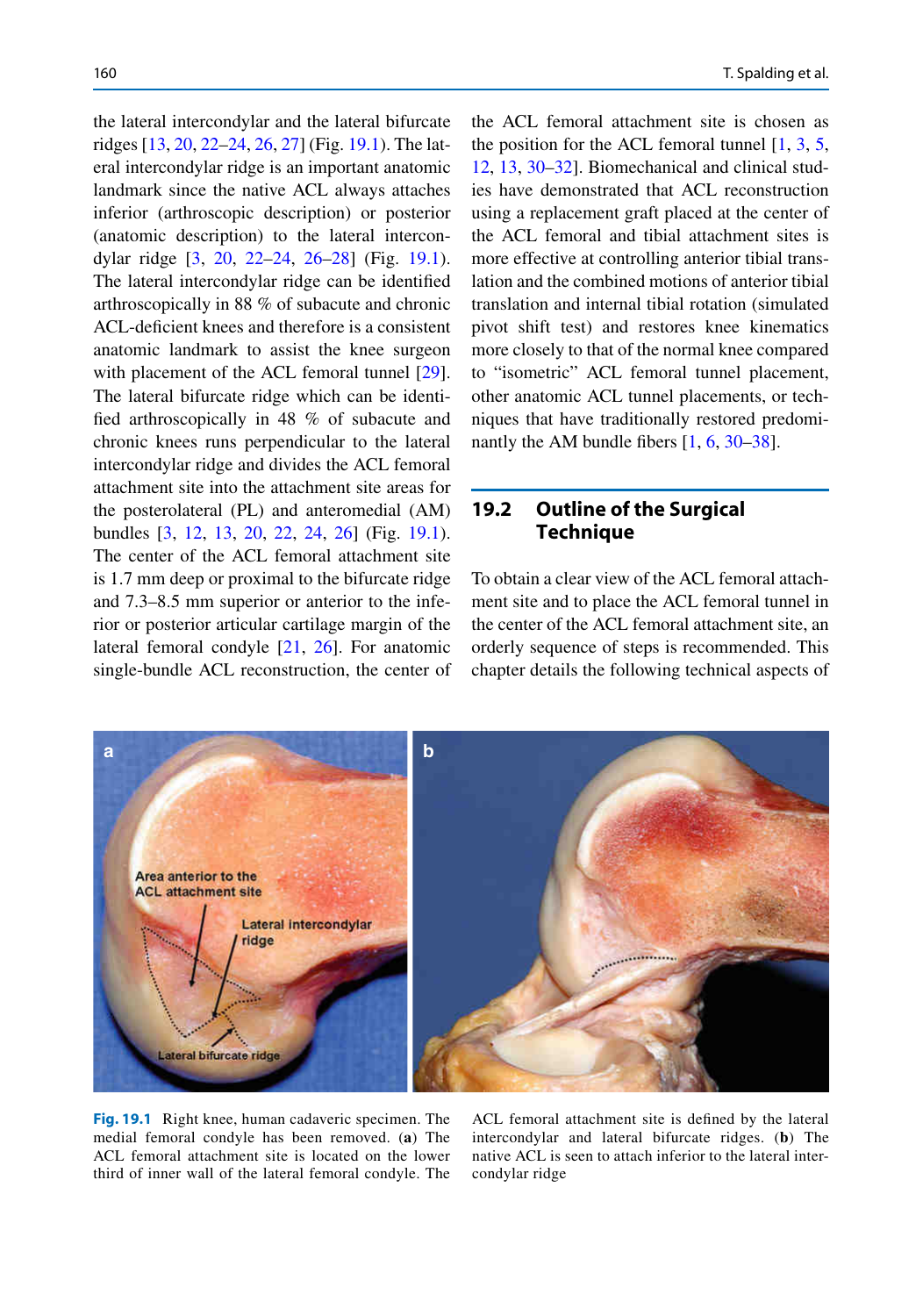each component of the surgical technique for anatomic single-bundle ACL femoral tunnel placement:

- 1. Patient positioning
- 2. Portal placement
- 3. Preparation of the intercondylar notch
- 4. Identification of the center of the ACL femoral attachment site
- 5. Use of intraoperative fluoroscopy
- 6. Drilling the ACL femoral tunnel
- 7. Assessment of the ACL femoral tunnel

#### 19.3 **Patient Positioning**

When drilling the ACL femoral tunnel through an anteromedial (AM) or accessory anteromedial (AAM) portal, it is important to have the ability to achieve full, unrestricted knee flexion during the procedure. Hyperflexion of the knee is necessary to avoid having the femoral guide pin exit the lateral soft tissues too posteriorly. The peroneal nerve and posterior neurovascular structures are at risk for injury when the femoral guide pin exits the lateral soft tissues in a too posterior position. The requirement to achieve at least 120° of knee flexion while drilling the ACL femoral tunnel may present problems when a circumferential leg holder is used and the foot of the operating room table flexed down. Keeping the

operating room table flat and using a thigh post and one or two foot posts allow full unrestricted knee flexion and facilitate drilling the ACL femoral tunnel. The patient is positioned supine with the feet close to the end of the operating table. Time out is called and the correct operative side, site, and procedure confirmed. A foam heel protector is placed on the nonoperative leg. The operative knee is shaved and a padded tourniquet placed high on the operative leg. A padded thigh post is clamped to the side rail of the operating table on the operative side at the level of the tourniquet. A padded lateral hip positioner is clamped to the side rail of the operating table opposite the thigh post on the side of the nonoperative leg. The padded lateral hip positioner stabilizes the patient's pelvis on the operating table and prevents the patient's pelvis from sliding on the operating table during the application of valgus stress to open the medial compartment. Two padded foot posts are clamped to the operating table. The distal foot post is positioned to support the operative leg at 90° of flexion during graft harvest and during preparation of the intercondylar notch. The more proximal foot post is adjusted to position the knee at a minimum of 120° of flexion. The two foot posts allow the leg to be positioned during the surgery without requiring an assistant to hold the leg  $(Fig. 19.2)$ . The ability to hold the leg in maximal flexion during drilling of



Fig. 19.2 (a) Distal foot post is adjusted to position the knee at 90° of knee flexion during graft harvest and preparation of the intercondylar notch. (b) Proximal foot rest is

adjusted to maintain the knee in hyperflexion during drilling of the ACL femoral tunnel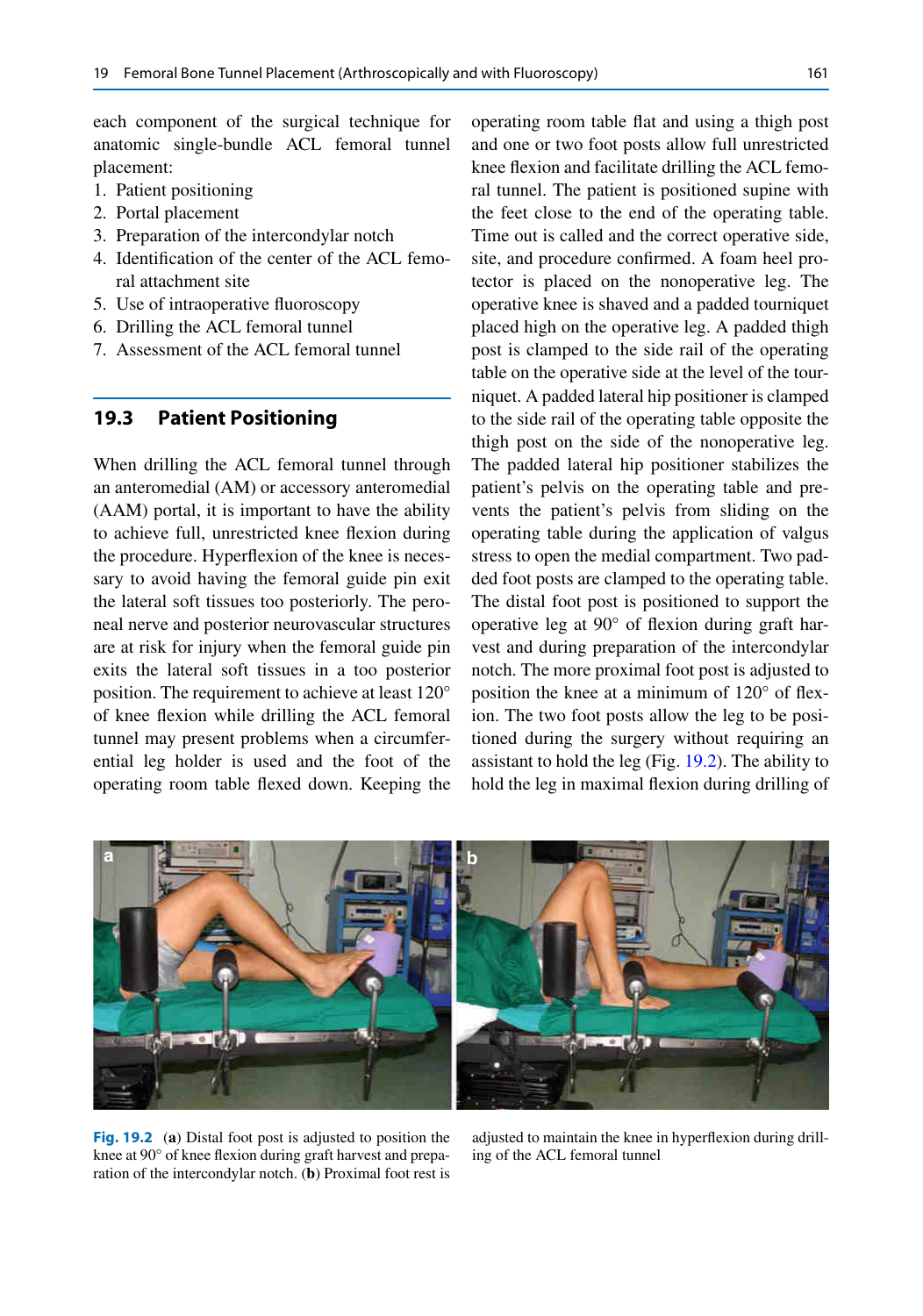the ACL femoral tunnel through an AM or AAM portal is essential to avoid a "blowout" of the posterior wall of the ACL femoral tunnel, to achieve an acceptable femoral tunnel length, to prevent bending of the femoral guide pin, and to protect the peroneal nerve.

#### 19.4 **Portal Placement**

Proper placement of the arthroscopic portals is critical to the success of the procedure. Anatomic ACL femoral tunnel placement is facilitated by using three arthroscopic portals and drilling the femoral tunnel through an accessory anteromedial portal [3, 12, 39–41] (Fig. 19.3):

• The anterolateral (AL) portal—used as the primary viewing portal when performing diagnostic arthroscopy and meniscal surgery



Fig. 19.3 Three arthroscopic portals and their relationship to the inferior pole of the patella, medial and lateral borders of the patellar tendon, and the medial and lateral joint lines (*marked*). AL high anterolateral portal, AM high anteromedial portal, AAM low accessory anteromedial portal

- The anteromedial (AM) portal—used as the primary viewing portal for identification of the ACL femoral attachment site
- The accessory anteromedial portal (AAM) used as a working portal to insert instrumentation into the notch and for drilling the ACL femoral tunnel

The use of three portals offers the following advantages:

- 1. The additional medial portal allows the ACL femoral attachment site to be viewed through the AM portal while working instrumentation is inserted into the notch through the AAM portal. As will be discussed later, viewing through the AM portal is the preferred method to visualize the ACL femoral attachment site.
- 2. Drilling the ACL femoral tunnel through an AAM portal increases the obliquity of the ACL femoral tunnel relative to lateral wall of the notch, resulting in a longer femoral tunnel length and a more elliptical ACL femoral tunnel aperture compared to drilling the femoral tunnel through the AM portal  $[41, 42]$ .

### 19.4.1 Establish the Anterolateral **Portal**

A high AL portal is created at the level of the inferior pole of the patella, as close as possible to the lateral border of the patellar tendon using a #11 knife blade. A high AL portal places the arthroscope above the widest part of the fat pad, which minimizes interference of the visual field in the intercondylar notch when the knee is positioned in hyperflexion. A high AL portal also provides a better, "look down" view of the ACL tibial attachment site.

## 19.4.2 Establish the Anteromedial **Portal**

Creating the AM portal at the correct height above the medial joint line is extremely important. Placing the AM portal too close to the medial joint line will lead to instrument crowding when the AM and AAM portals are used simultaneously during the preparation of the intercondylar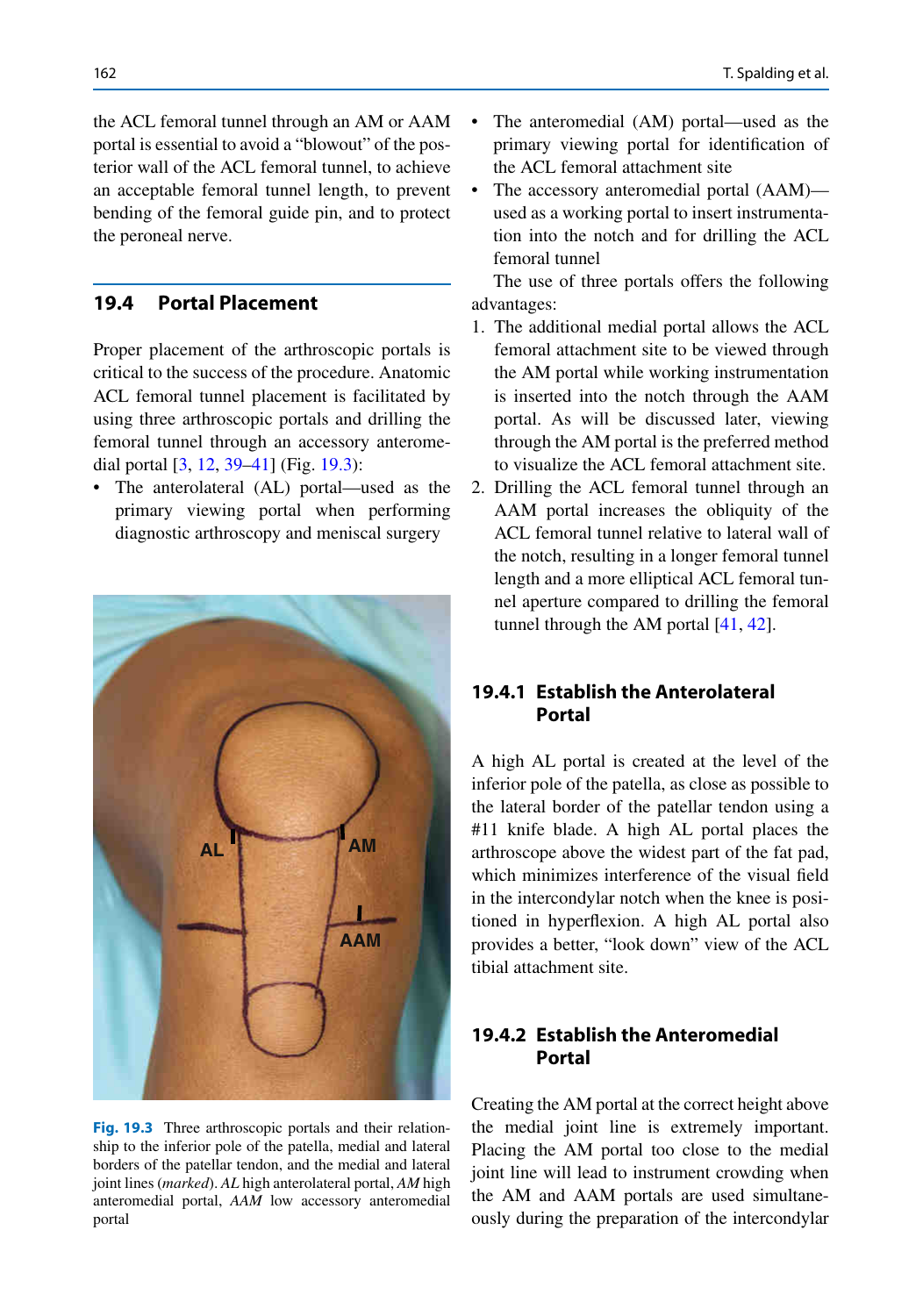notch and during drilling of the ACL femoral tunnel. A 30° arthroscope is introduced into the knee joint through the AL portal and a diagnostic arthroscopy is performed. The knee is flexed to between 70° and 90° and the AM portal created under direct visualization using an 18-gauge spinal needle. The spinal needle is introduced into the knee joint as close as possible to the medial border of the patellar tendon and directed toward the roof of the intercondylar notch. The height of the spinal needle above the medial joint line is adjusted as needed to ensure that it comes to lie parallel to the roof of the intercondylar notch. Typically, the spinal needle is located at the height of the interior pole of the patella or slightly higher. Placing the spinal needle at this level ensures adequate spatial separation between the AM and the AAM portal which is created later and also results in the AM portal being positioned above the fat pad. The spinal needle position is too low if it enters the knee joint below the level of the roof of the intercondylar notch or passes through the fat pad. Placing the AM portal too low above the medial joint line will result in the arthroscope passing through the fat pad and the fat pad being dragged into the visual field by the sheath of the arthroscope. Placing the AM portal too low above the medial joint line will also result in instrument crowding when the AM and AAM portals are used simultaneously to view the ACL femoral attachment site and during drilling of the ACL femoral tunnel. A motored shaver is inserted into

the knee joint through the AM portal, and the ligamentum mucosum resected. This step will release the fat pad and expose the intercondylar notch. Any necessary meniscal or chondral surgery can be carried out at this point.

### 19.4.3 Establish the Accessory **Anteromedial Portal**

Proper placement of the AAM portal is also critical to the success of the procedure as it is the most important factor affecting the length of the ACL femoral tunnel. The medial-lateral placement of the AAM portal determines both the length of the ACL femoral tunnel and the shape of the aperture of the femoral tunnel. Positioning the AAM portal more medially results in a more perpendicular orientation of the drill bit with respect to the lateral wall of the notch and produces a shorter ACL femoral tunnel and a more circular-shaped tunnel aperture [41, 42] (Fig. 19.4). However, placing the AAM portal too medially can result in damage to the medial femoral condyle when drilling the ACL femoral tunnel through the AAM portal.

Moving the AAM portal more laterally, toward the medial border of the patellar ligament, orients the drill bit more obliquely with respect to the lateral wall of the notch and produces a longer ACL femoral tunnel length and a more elliptically shaped tunnel aperture  $[41, 42]$  (Fig. 19.5).



Fig. 19.4 Medial placement of the AAM portal results in a more perpendicular orientation of the spinal needle relative to the lateral wall of the notch. This orientation will

produce a more circularly shaped aperture of the ACL femoral tunnel and a shorter femoral tunnel length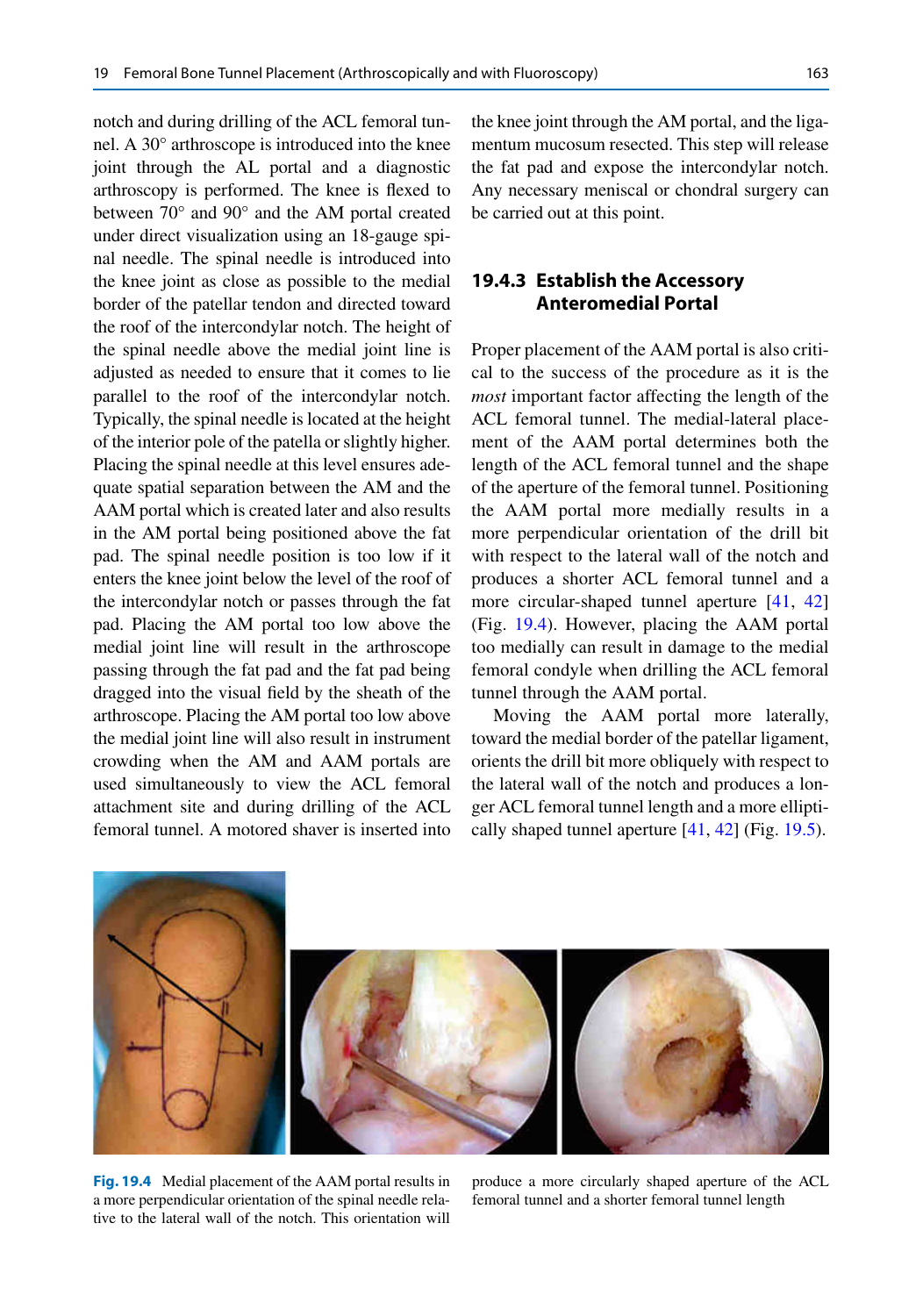

Fig. 19.5 A more lateral placement of the AAM portal results in a more oblique orientation of the spinal needle relative to the lateral wall of the notch. This

orientation will result in a more elliptically shaped aperture of the ACL femoral tunnel and a longer femoral tunnel length

Based on the ACL graft type and femoral fixation method, the position of the AAM portal is adjusted to achieve the desired ACL femoral tunnel length. For example, if a bone-patellar tendon-bone ACL graft with interference screw fixation of the femoral bone block is used, the required length of the femoral tunnel is in the range of 20–25 mm, which will allow a 20-mm bone block to be fully inserted into the femoral socket. In this situation, the AAM portal can be positioned more medially. When performing hamstring ACL reconstructions using a cortical suspensory femoral fixation technique, it is desirable to achieve a femoral tunnel length of around 40 mm, with the minimum tunnel length being around 35 mm. These femoral tunnel lengths allow for  $20-25$  mm of the hamstring tendon graft to be inserted into the ACL femoral socket when a 15-mm polyester loop is selected for the cortical suspensory implant.

An 18-gauge spinal needle is used to locate the optimal position for the AAM portal. The AAM portal should be located as low as possible above the medial joint line while avoiding the anterior horn of the medial meniscus. The 30° arthroscope is rotated medially to determine if the spinal needle is positioned too close to the medial femoral condyle and the position adjusted accordingly. The AAM portal is created using a #11 knife blade, with the cutting edge of the blade oriented away from the anterior horn of the medial meniscus. The AAM portal is dilated by

inserting the tips of the Metzenbaum scissors or a small clamp into the knee joint through the AAM portal incision and spreading the tips of the instrument in-line with the direction of the portal. This step will ease future instrument passage through the AAM portal.

#### 19.5 **Intercondylar Notch Preparation**

The intercondylar notch is viewed through the AL portal and remnants of the torn ACL are resected using a basket punch and motorized shaver blade inserted into the knee joint through the AM portal. Some of the native ACL tissue is preserved at the femoral and tibial attachment sites to aid with later placement of the ACL femoral and tibial tunnels. To enhance biological healing and proprioception and to provide additional biomechanical support to the ACL replacement graft, an attempt should be made to preserve large ACL remnants with intact fiber connections from the femur to the tibia. The vertical fibers of lateral border of the posterior cruciate ligament (PCL) in the center of the notch should be identified and visualized by resecting some of the fat tissue surrounding the PCL with a motorized shaver blade. The distance from the lateral border of the PCL to the lateral wall of the intercondylar notch can be measured with an ACL ruler to ensure there is adequate space for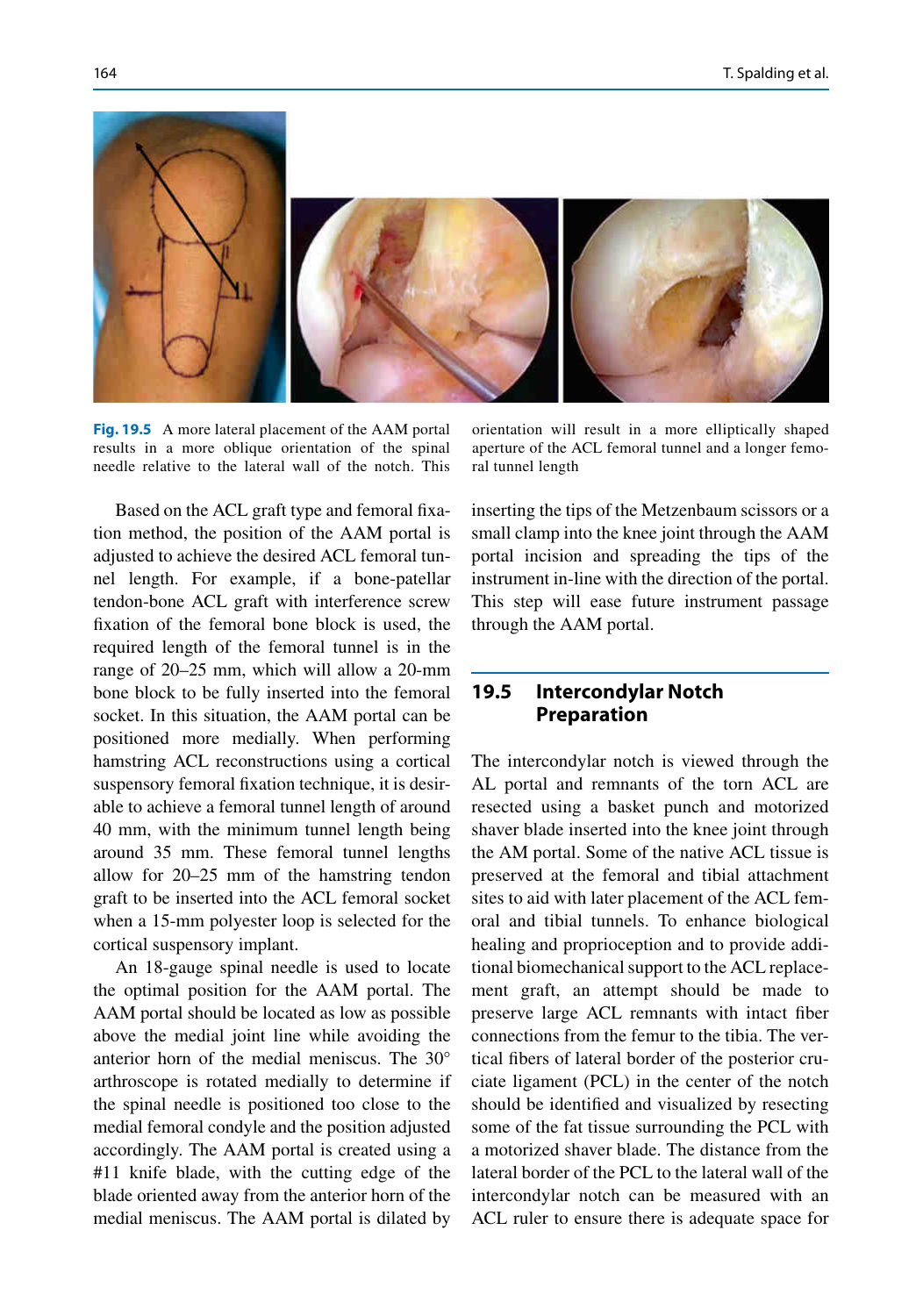

Fig. 19.6 (a) Chronic ACL-deficient knee with narrow notch width. The distance between the lateral border of the ACL and lateral wall of the notch measures 5 mm in this case. (b) A wallplasty was performed *after* drilling the ACL femoral tunnel. Note that the space between the deep part of the lateral wall of the notch at the site of the

the ACL replacement graft (Fig. 19.6). In the case of large ACL grafts or small notch widths, a limited wallplasty may be required. However, the wallplasty should be performed after the ACL femoral tunnel is drilled to avoid removing remnants of the native ACL and the underlying bony landmarks which are valuable aids to help with placement of the ACL femoral tunnel. If a wallplasty is required, it is important to remove bone only at the shallow area of the notch and avoid removing bone in the area of the ACL femoral bone tunnel. Removing bone around the ACL femoral tunnel may lateralize the position of the tunnel, changing the axis of rotation of the ACL replacement graft.

ACL femoral tunnel and the lateral border of the PCL was not changed. The distance between the lateral border of the PCL and the lateral wall of the notch was widened to 10 mm to accommodate an 8.5-mm, 5-stranded hamstring tendon graft. (c) 5-stranded, 8.5-mm hamstring tendon ACL graft. There is no lateral wall or PCL impingement

The view of the intercondylar notch and the **ACL** femoral attachment site changes significantly depending on the arthroscopic portal utilized  $[3, 12, 39, 40]$ . Viewing the ACL femoral attachment site through the AM portal provides an orthogonal view of the lateral wall of the notch, allowing accurate assessment of the ACL femoral tunnel position in both the shallowdeep and high-low directions (Fig. 19.7). As a result, the AM portal is the preferred portal for viewing the anatomic ACL femoral attachment site. Viewing the ACL femoral attachment site through the AM portal also eliminates the need to perform a routine notchplasty for visualization purposes. Avoid using a curette, motorized shaver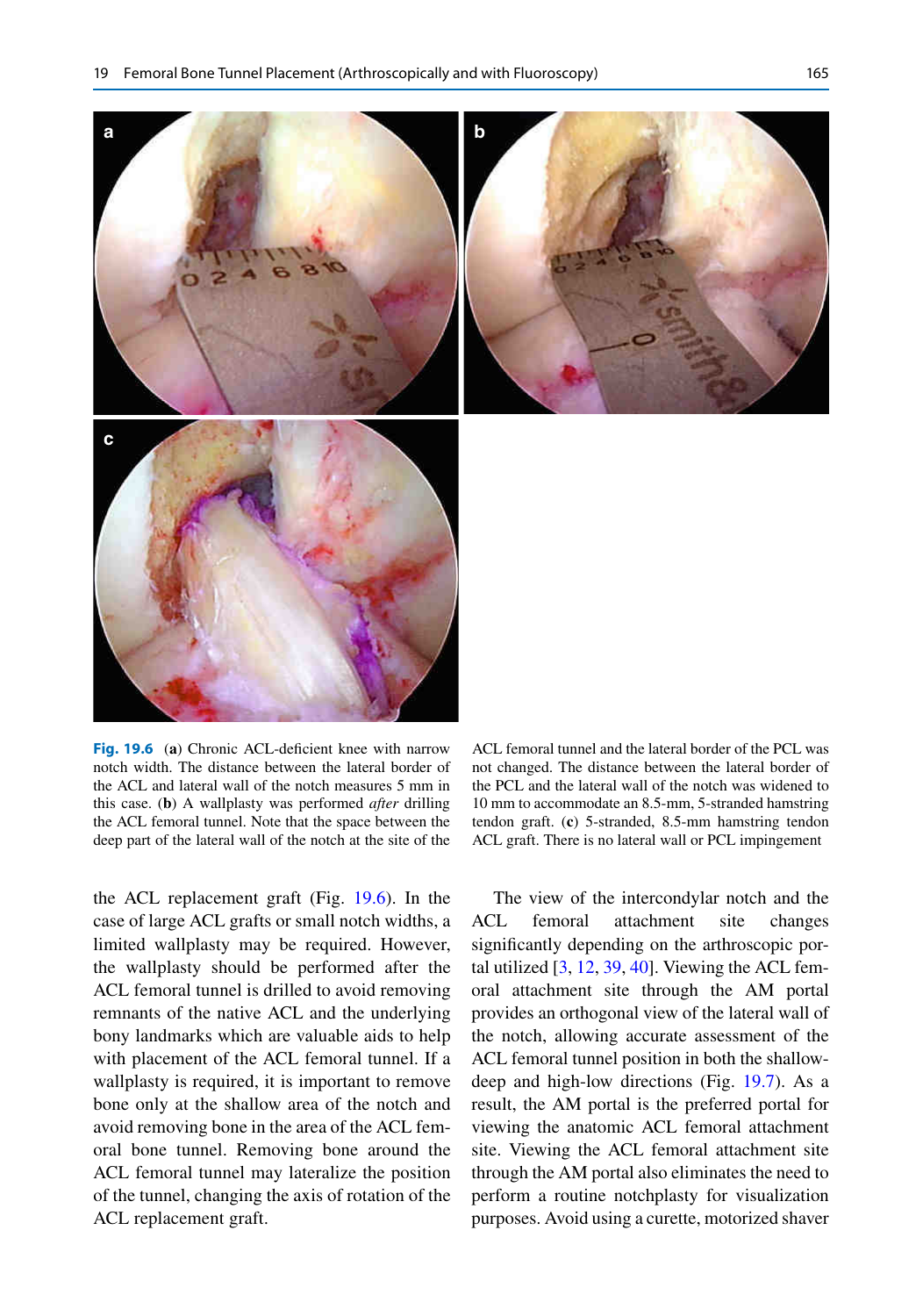

Fig. 19.7 (a) Right knee at  $90^\circ$ . View through the AL portal. This view provides a tangential view of the ACL femoral attachment site. (b) AM portal view at  $90^{\circ}$  of flexion. The native ACL femoral footprint is seen along the lower third of the lateral wall of the notch. In the arthroscopic terminology, directions along the lateral wall of the inter-

condylar notch are referred to as high or superior, low or inferior, and shallow and deep. The directions using the corresponding anatomic description (shown in parenthesis) which references the knee in the extended position are anterior, posterior, distal, and proximal [3, 14]

blade, or burr to initially perform a notchplasty or to completely remove all of the soft tissue remnants from the lateral wall of the notch as this destroys the remaining native ACL tissue and underlying bony landmarks.

The arthroscope is switched to the AM portal and the knee positioned at 90° of flexion to identify the **ACL** femoral attachment site. Identification of the ACL femoral attachment can be facilitated by maintaining 90° of flexion and placing the knee in the figure-four position. This position will open the lateral compartment and elevate the femur off the tibia and the lateral meniscus providing a superior view of the inferior articular cartilage border which is an anatomic landmark for the lower border of the native ACL attachment site. Placing the knee in the figure-four position also protects the posterior horn of the lateral meniscus during drilling of the ACL femoral tunnel (Fig. 19.8).

### **Identification of the Center** 19.6 of the ACL Femoral **Attachment Site**

Although the clockface reference method has often been used to specify the location of the ACL femoral tunnel, the clockface reference

method has several shortcomings: it ignores the depth of the intercondylar notch; there is no agreed-upon reference position for the 3 and 9 o'clock locations; it relies on no known anatomic landmarks; and it cannot be used when viewing the ACL femoral attachment site through the AM portal  $[3, 12]$ . Due to the above limitations, the clockface reference is not an accurate method to specify or locate ACL femoral tunnel position. ACL femoral tunnel position is more accurately located and specified using the following methods:

### **19.6.1 Native ACL Footprint**

In most situations, there are remnants of the native ACL present to aid with anatomic ACL femoral tunnel placement (Fig. 19.9).

To use the native ACL footprint method, view the lateral wall of the notch with the 30° arthroscope positioned in the AM portal. Insert a 90° thermal probe through the AAM portal and mark the borders of the ACL femoral attachment site. Next, insert an angled microfracture awl through the AAM portal and mark the center of the ACL femoral attachment site. This "eyeball" technique is fairly accurate for estimating high-low positions. However, due to the visual distortion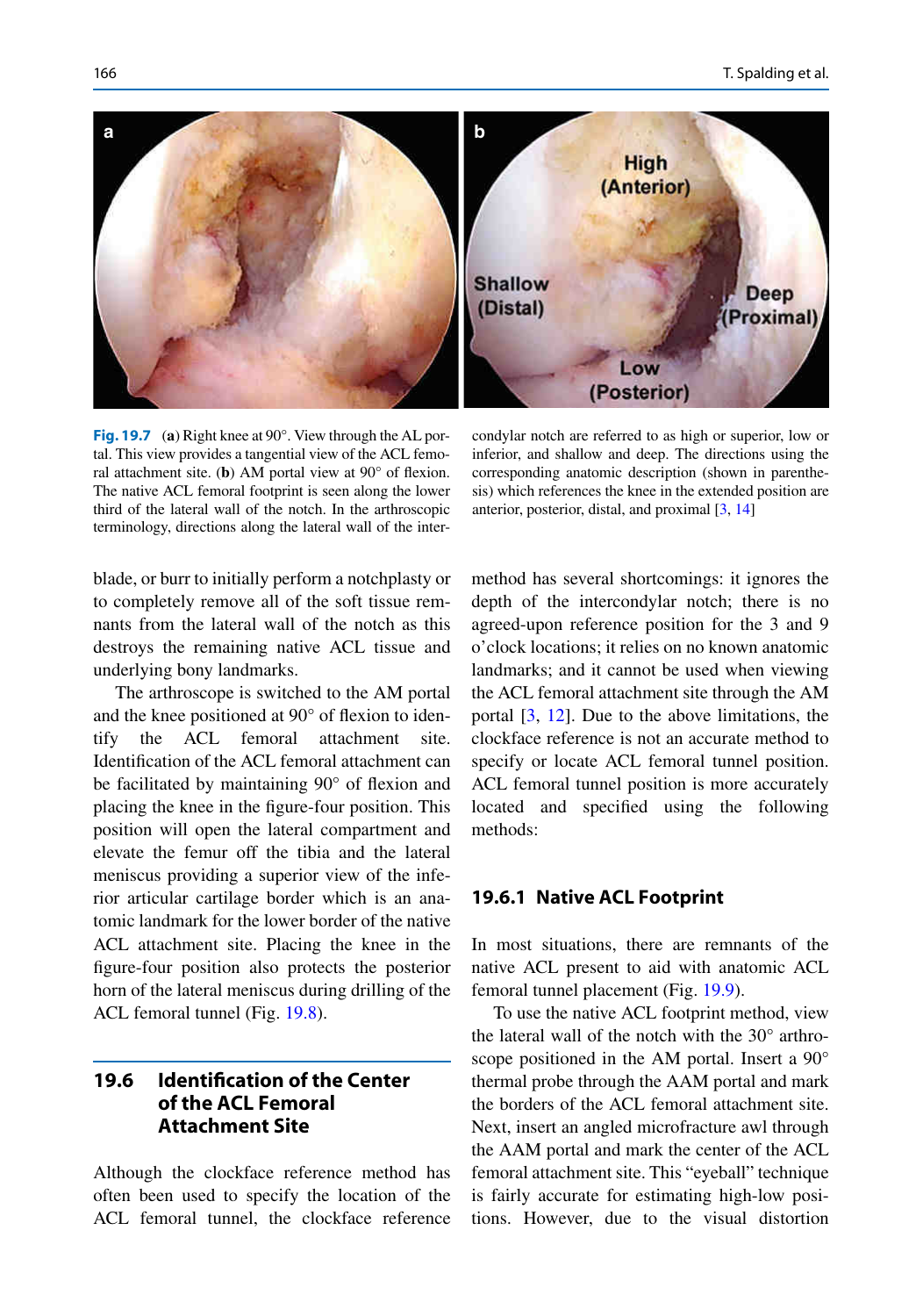

Fig. 19.8 Right knee. (a) View of the ACL femoral attachment site through the AM portal with the knee at  $90^{\circ}$  of flexion. Remnants of the native ACL are seen lying inferior to the lateral intercondylar ridge. (b) View of the ACL femoral attachment site through the AM portal with

the knee at 90° in the figure-four position. The lateral compartment is opened and the femur elevated from the lateral meniscus. This position provides a better view of the inferior and deep aspects of the ACL femoral attachment site



Fig. 19.9 AM portal view at 90° of flexion. The native ACL femoral footprint is clearly seen

associated with the use of a  $30^{\circ}$  arthroscope, using visual cues to locate the center of the ACL femoral attachment site tends to position the tip of the microfracture awl more shallow than the true center of the ACL femoral attachment site. The true center of the ACL attachment site can be more accurately located using an ACL ruler inserted through the AL portal oriented along the long axis of the ACL attachment site. To achieve the correct axis of measurement, the knee is flexed to  $110-120^\circ$  which orients the long axis of the ACL femoral attachment site parallel to the tibial plateau. The length of the ACL femoral footprint is measured from the deep (proximal)

border to the shallow (distal) border along its long axis and the midpoint located and marked by inserting an angled microfracture awl through the AAM portal (Fig. 19.10).

## 19.6.2 Lateral Intercondylar and Bifurcate Ridges

When there are no remnants of the native ACL present, the underlying bony morphology of the ACL femoral attachment site can provide useful anatomic landmarks to assist with anatomic ACL femoral tunnel placement. The lateral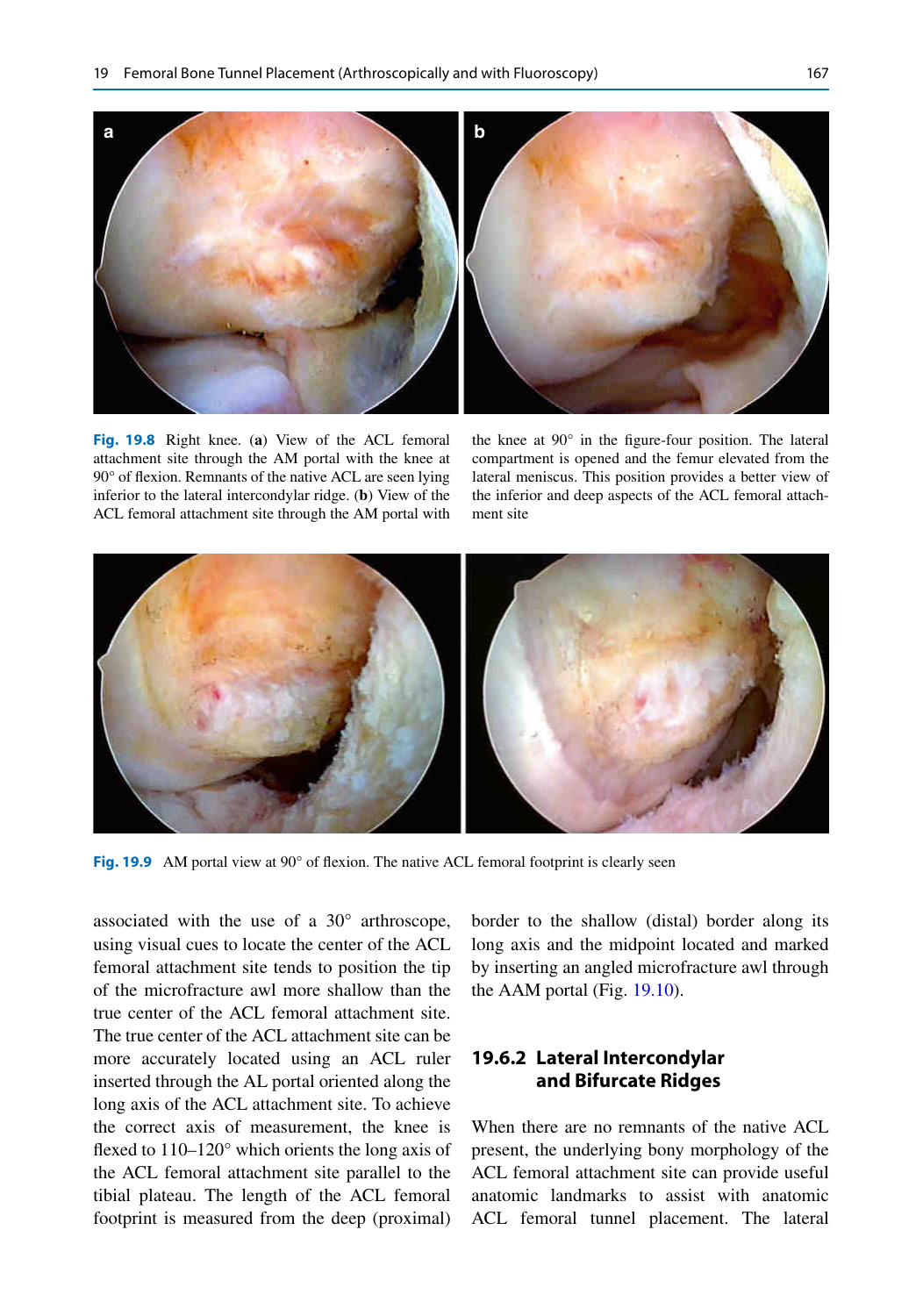

Fig. 19.10 (a) AM portal view at  $90^\circ$  of flexion. The margin of the native ACL footprint is outlined by the *dot*ted ellipse. The knee is flexed to 110° and the length of the ACL femoral attachment site is measured along its long axis (black line). (b) The ACL ruler is inserted through the

AL portal and an angled microfracture awl inserted through the AAM portal. In this case, the ACL femoral attachment site length measures 14 mm, so the center of the ACL femoral tunnel is placed at the 7-mm mark

intercondylar ridge, when present, is an important anatomic landmark to aid the knee surgeon with anatomic ACL femoral tunnel placement since the native ACL *always* attaches inferior to this ridge  $[3, 20, 22-24, 26-28]$ . The lateral intercondylar ridge, therefore, marks the upper limit of the superior border of the ACL femoral attachment site. In some knees, it may be possible to identify a second bony ridge, the lateral bifurcate ridge which separates the attachment sites of the AM and PL bundle fibers [3, 12, 13, 20, 24, 26,  $29$ ] (Fig. 19.11). It is important to remember that because the cross-sectional area of the PL and AM bundles is variable from patient to patient, the location of the bifurcate ridge, when present, does not necessarily represent the true center of the ACL femoral attachment site.

The arthroscope is placed in the AM portal and a 90° thermal probe or motorized shaver blade is inserted into the knee joint through the AAM portal and used to remove soft tissue along the lower third of the lateral wall of the notch. The knee is positioned at  $90^{\circ}$  of flexion and the border of the inferior (posterior) articular cartilage identified. As mentioned earlier, the inferior articular cartilage border is best visualized by placing the knee in the figure-four position. The lateral intercondylar ridge is most easily identified by starting the dissection at the inferior



Fig. 19.11 View through the AM portal at  $90^\circ$  of flexion. The lateral intercondylar and bifurcate ridges are clearly seen

articular cartilage border and working in the superior (high) direction along the lateral wall of the notch. A distinct endpoint is often encountered as the tip of the thermal probe contacts the ridge. The center of the ACL femoral attachment site in the high-low direction is midway between the lateral intercondylar ridge or the superior border of the ACL footprint and the inferior articular cartilage border (Fig. 19.12). Based on anatomic studies, this distance is in the range of 7.3– 8.6 mm [8, 21, 23, 28]. According to Ziegler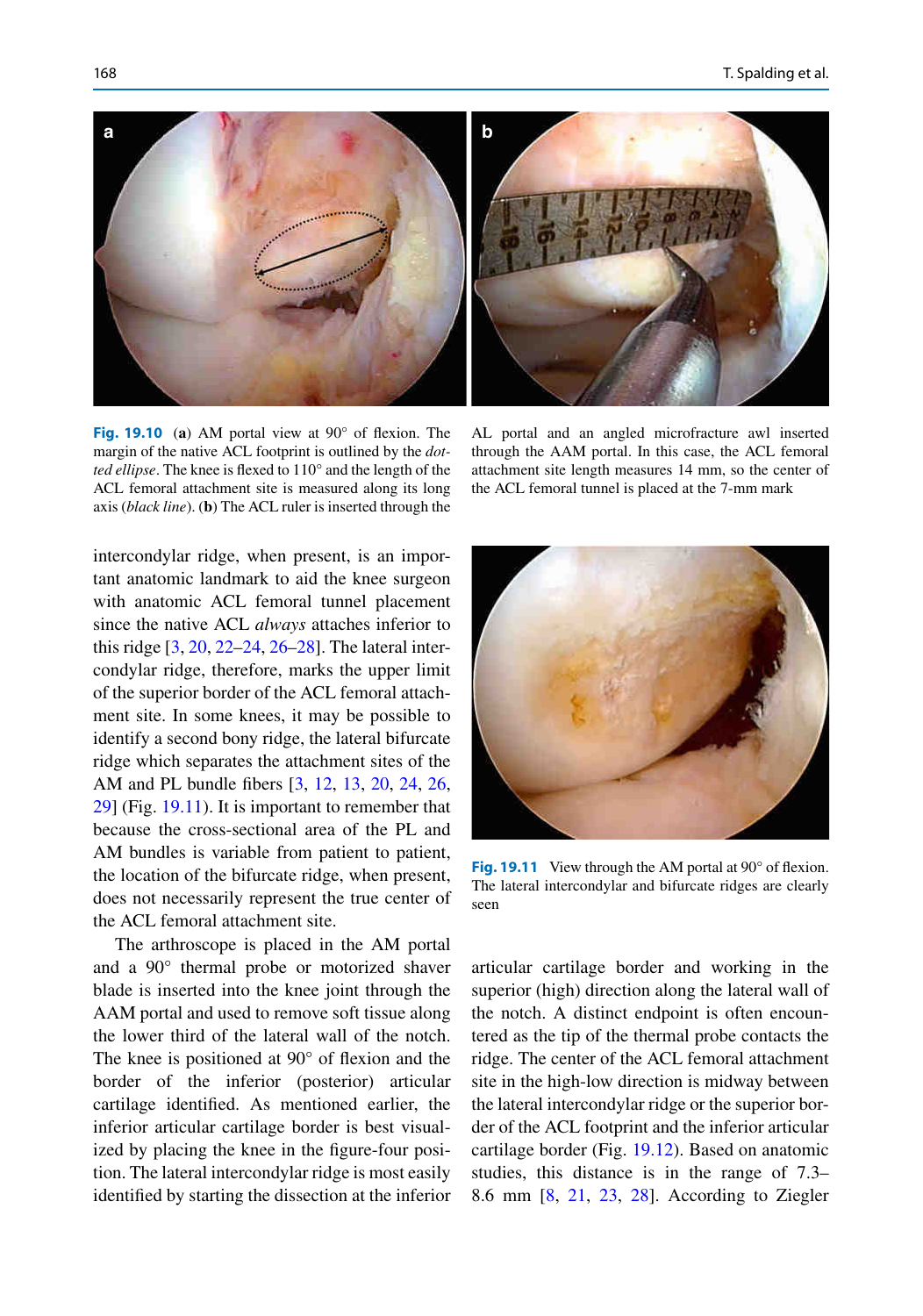

Fig. 19.12 AM portal view at 90°. The tip of the angled microfracture awl is located at the center of the ACL femoral attachment site, 2 mm deep (proximal) to the lateral bifurcate ridge, and halfway between the lateral intercondylar ridge and the inferior (posterior) articular cartilage border

et al., the center of the ACL femoral tunnel in the shallow-deep (proximal-distal) direction is 1.7 mm deep (proximal) to the lateral bifurcate ridge  $[26]$ . When the lateral bifurcate ridge is not present or visualized, the shallow-deep position of the ACL femoral tunnel can be determined using an ACL ruler as described below.

### **19.6.3 ACL Ruler**

Use of an ACL ruler allows the knee surgeon to individualize the location of the ACL femoral tunnel based on the specific anatomy of the patient. This approach allows for "a la carte" or patientspecific surgery to be performed versus the "one size fits all" approach associated with the use of offset ACL femoral aimers. This technique is particularly useful for revision ACL reconstructive surgery where there are usually no remnants of the native ACL present and the bony landmarks may have been destroyed by prior notchplasty or the previous ACL femoral bone tunnel. The knee is placed at 90° of flexion and the ACL femoral attachment site viewed through the AM portal using a 30° arthroscope. The malleable ACL ruler is bent at approximately a  $45^{\circ}$  angle at the 24-mm mark to allow it to lie flat along the lateral wall of



Fig. 19.13 (a) View through the AM portal at  $90^\circ$  of flexion. The ACL ruler has been bent to lie flat along the lateral wall of the intercondylar notch. The ruler is inserted through the AL portal and the lower edge is positioned to lie parallel to the wall of the notch just below the lateral intercondylar ridge. In this case, the distance from the deep to shallow articular cartilage margin measures 19 mm. The tip of the microfracture awl is positioned at the 9-mm mark which is 0.5 mm deeper than the calculated 50  $%$  distance (9.5 mm)

the notch. The ACL ruler is inserted into the intercondylar notch through either the AL or the AAM portal (Fig. 19.13). Inserting the ruler through the AL portal allows an angled microfracture awl to be inserted through the AAM portal, making it possible for the surgeon to measure and simultaneously mark the ACL femoral attachment site. However, due to the height of the AL portal above the lateral joint line, in some knees, it may be difficult to position the ACL ruler lower down the lateral wall of the notch at the location of the lateral intercondylar ridge. This limitation can often be overcome by flexing the knee to  $120^{\circ}$  and or placing the knee in the figure-four position. If these maneuvers are unsuccessful, then the ruler should be inserted into the notch through the AAM portal. The lower position of the AAM portal allows the ruler to be easily positioned along the ACL femoral attachment site.

In the situation where there are no remnants of the native ACL present, position the lower edge of the ruler parallel to and just above the lateral intercondylar ridge. This approach allows the entire ACL femoral attachment site to be visualized which aids in determining the high-low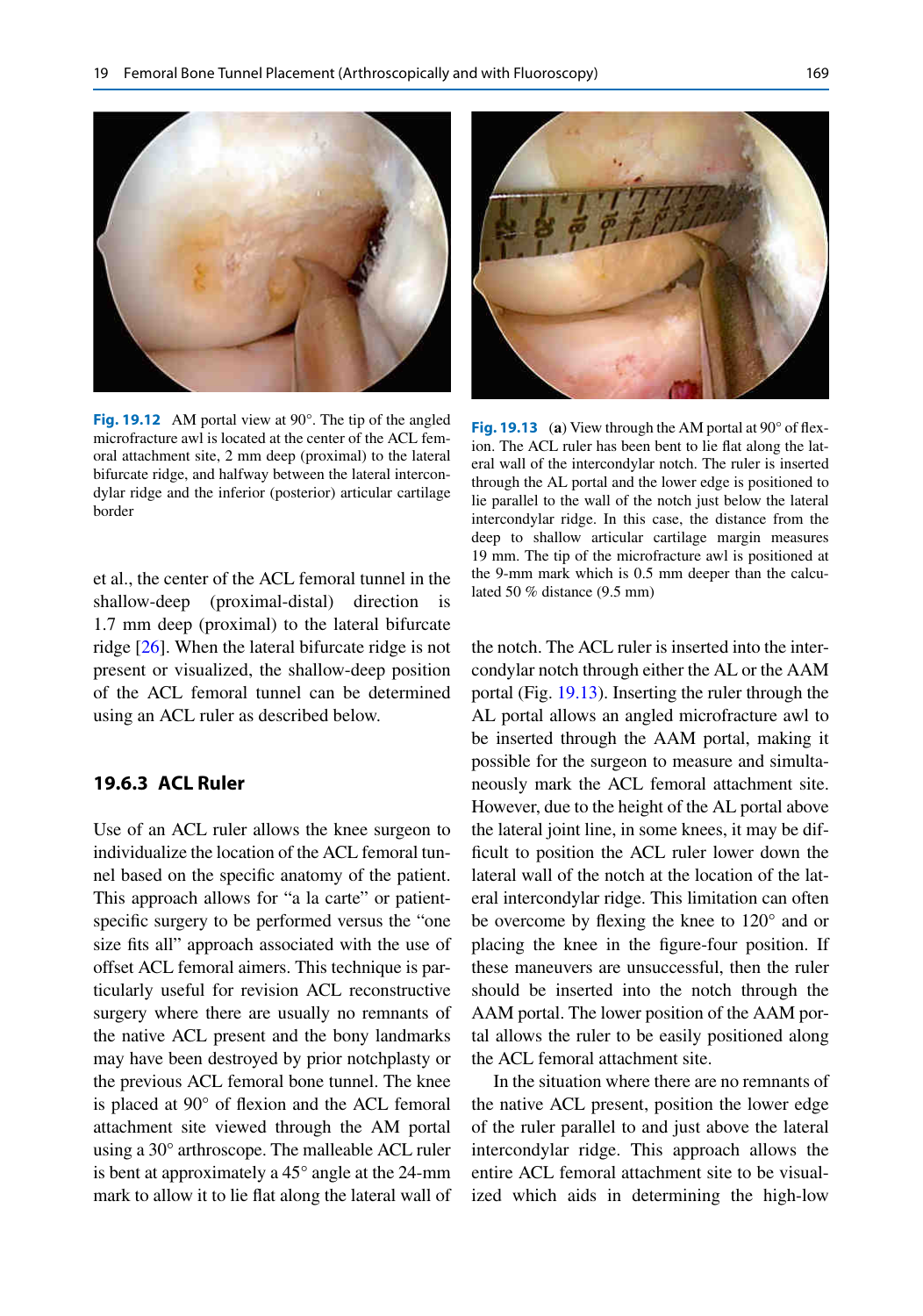position of the ACL femoral tunnel. Alternatively, the upper edge of the ruler can be positioned parallel to and just below the lateral intercondylar ridge. Insert the ruler along the lateral wall of the notch until the tip is positioned at the deep (proximal) border of the articular cartilage. This point represents the zero reference point for the ruler. Note that this position is different than the commonly referenced "over-the-top" position which lies higher and deeper in the notch. It is important to resect enough soft tissue from the lateral sidewall of the notch to clearly visualize this point. It is helpful to place the tip of an angled microfracture awl at this location and slide the ruler into the notch until tip of the ruler contacts the tip of the microfracture awl. This step will accurately align the ruler at the correct starting point. The length of the sidewall of the notch is measured to the point where the ACL ruler touches the shallow margin of the articular cartilage (Fig. 19.13).

Insert an angled microfracture awl through the AAM portal and use it to mark the location of the ACL femoral tunnel. The center of the ACL femoral tunnel should be located at a shallow-deep position that is  $45-50\%$  of the measured distance from the deep (proximal) articular cartilage border to the shallow articular cartilage border. This point has been validated by Bird et al. as a close approximation to the center of the ACL femoral attachment site  $[43]$ . Anatomic studies have revealed that the high-low position of the center of the ACL femoral attachment site is located 7.3–8.6 mm above the inferior articular cartilage border  $[21, 28, 44]$ . This position can be achieved by positioning the tip of the microfracture awl midway between the lateral intercondylar ridge or the superior border of the ACL footprint and the inferior (posterior) articular cartilage border.

Note that it is important to avoid positioning the ACL femoral tunnel too shallow in the notch as this will result in the ACL replacement graft experiencing higher forces in extension. The zero starting point of the ruler must be accurately identified and if in doubt the 50 % measured distance reduced by  $1-2$  mm to avoid positioning the ACL graft too shallow in the notch. Figure 19.14 demonstrates the anatomy of the ACL femoral attachment.



Fig. 19.14 Right knee, human cadaver. The medial femoral condyle has been removed, allowing the ACL femoral attachment site to be visualized. The lateral intercondylar ridge is clearly seen. Note that the shallow fibers of the native ACL do not completely extend to the shallow articular cartilage margin

### 19.7 **Use of Intraoperative Fluoroscopy**

At the present time, interoperative fluoroscopy is the most accurate method to determine and evaluate ACL femoral tunnel placement [45–47]. Fluoroscopy gives the surgeon the ability to precisely measure and if needed change the ACL femoral tunnel position during the surgical procedure. Fluoroscopy is especially valuable in revision cases where there are usually no remnants of the native ACL present and the bony anatomy of the ACL femoral attachment site has been altered or destroyed by prior notchplasty the previous ACL femoral tunnel. and Fluoroscopy is also extremely helpful when attempting to preserve remnants of the torn ACL or performing an augmentation technique for a partial ACL tear. In these situations, identification of the lateral intercondylar and bifurcate ridges is not feasible as this would require resection of intact ACL fibers to expose the lateral wall of the notch. The ruler technique is also not possible since the intact ACL fibers prevent accurate positioning of the ruler along the lateral wall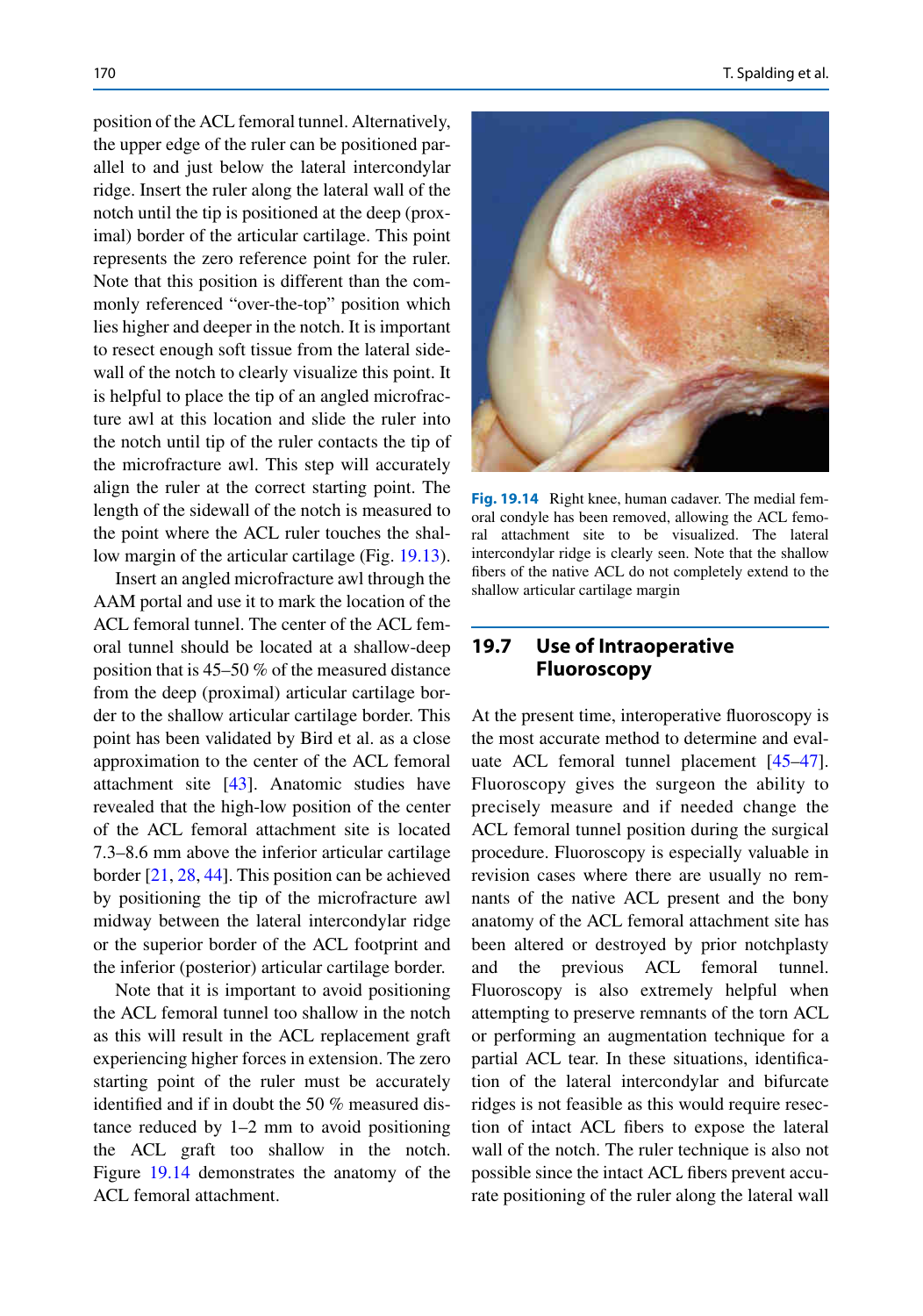

Fig. 19.15 (a) Intraoperative fluoroscopy. (b) The angled microfracture awl is positioned at the center of the ACL femoral attachment site

of the notch. Using fluoroscopy, the proper placement of the ACL femoral tunnel can be easily accomplished without the need to rely on remnants of the native ACL, measurements along the lateral wall of the notch, or the bony anatomy of the ACL femoral attachment site.

The knee is positioned at  $90^{\circ}$  of flexion and an angled microfracture awl is positioned at the chosen ACL femoral tunnel location. A steriledraped digital c-arm is used to take a true lateral radiograph of the knee (Fig. 19.15a). A true lateral radiograph is one in which the inferior (posterior) and deep (proximal) borders of the medial lateral overlap and femoral condyles (Fig. 19.15b). Due to the size difference between the medial and lateral femoral condyles, it is often difficult to achieve a perfect overlap of the shallow (distal) borders of both condyles. However, it is not necessary to achieve a perfect overlap of the distal condylar borders to obtain reliable information.

The grid system described by Bernard and Hertel is used to locate the center of the ACL femoral attachment site  $[45]$ . This method is easy to use, is reproducible, and has been shown to be independent of the knee size, shape, and the distance between the x-ray tube and the patient. The Bernard-Hertel grid is drawn in the following way:

1. Draw a tangent to the roof of the intercondylar notch (Blumensaat's line). Draw two lines perpendicular to that line, one at the intersection of the tangent line with the shallow border of the lateral femoral condyle and the other with the intersection of the tangent line and the deep border of the lateral femoral condyle. The lateral femoral condyle can be identified by an indentation at the distal margin (Grant's notch) and the fact that the medial femoral condyle extends more distal.

2. Draw another line parallel to Blumensaat's line and tangent to the inferior border of the condyles. Measurements are made as percentages along Blumensaat's line (t), which represents the maximum sagittal diameter of the lateral femoral condyle, and line (h), which represents the maximum intercondylar notch height (Fig. 19.16).

The Bernard-Hertel grid has been used to locate the centers of the PL and AM bundle in human cadaveric specimens [19, 25, 28, 38, 44,  $(45, 48-50)$ . A summary of these studies is shown in Table  $19.1$ .

Using data from these studies, a weighted average position for the center of the ACL femoral attachment site can be calculated. This calculation reveals that the center of the ACL femoral attachment site is located at a point which is 27 % along Blumensaat's line and 34 % of the height of the intercondylar notch (Fig. 19.17).

Commercially available software (Smith & Nephew ACUFEX Director Application Anatomic Guide) can be used to plot the Bernard and Hertel grid from the intraoperative c-arm image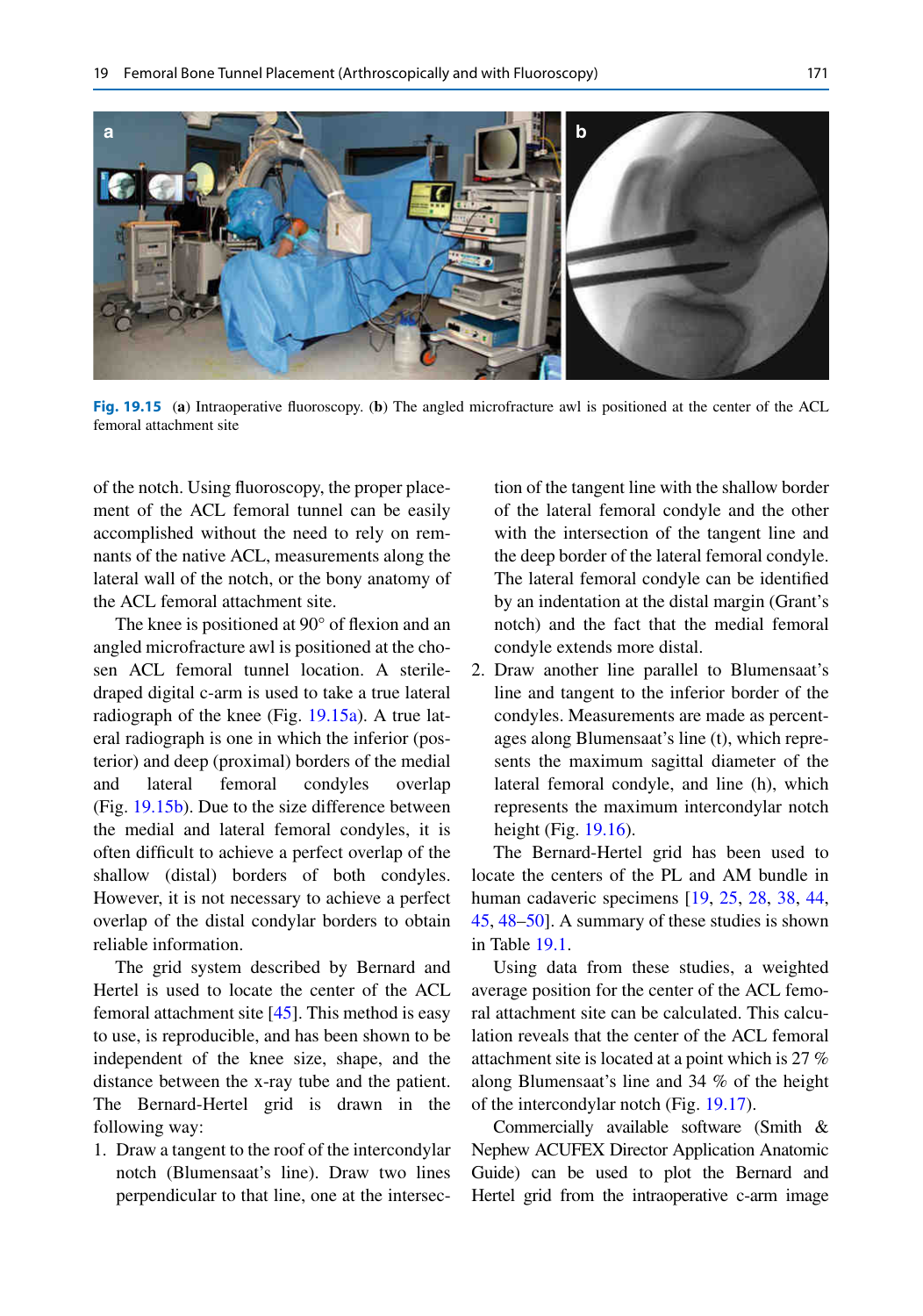

Fig. 19.16 (a) Bernard-Hertel grid method, (t) represents measurement along Blumensaat's line and (h) the height of the intercondylar notch. (b) The centers of the AM and PL bundles are shown according to the data of Columbet et al.

[19]. In this study, the center of the AM bundle was found to lie at a point 25 % along Blumensaat's line (t) and 25 % along line (h). The center of the PL bundle was located at a point 33  $%$  along line (t) and 50  $%$  along line (h)

| Summary of radiographic grid measurements |       |           |                             |      |            |           |  |  |  |
|-------------------------------------------|-------|-----------|-----------------------------|------|------------|-----------|--|--|--|
|                                           | AMB   |           |                             |      |            | Av 50 $%$ |  |  |  |
| Study                                     | depth | PLB depth | Av 50 $\%$ depth AMB height |      | PLB height | height    |  |  |  |
| Bernard-Hertel (1997) [45], $n = 10$      |       |           | 24.8                        |      |            | 28.5      |  |  |  |
| Yamamoto (2004) [38], $n = 10$            | 25    | 29        | 27                          | 16   | 42         | 29        |  |  |  |
| Colombet (2006) [19], $n=7$               | 26.4  | 32.3      | 29.4                        | 25.3 | 47.6       | 36.5      |  |  |  |
| Zantop (2008) [28], $n=20$                | 18.5  | 29.3      | 23.9                        | 22.3 | 53.6       | 38.0      |  |  |  |
| Tsukada (2008) [25], $n = 36$             | 25.9  | 34.8      | 30.4                        | 17.8 | 42.1       | 30.0      |  |  |  |
| Lorenz (2009) [50], $n=12$                | 21    | 27        | 24                          | 22   | 45         | 34        |  |  |  |
| Forsythe $(2010)$ [48], $n=8$             | 21.7  | 35.1      | 28.4                        | 33.2 | 55.3       | 44.3      |  |  |  |
| Pietrini (2011) [44], $n = 12$            | 21.6  | 28.9      | 25.3                        | 14.6 | 42.3       | 28.5      |  |  |  |
| Iriuchishima (2010) [49], $n = 15$        | 15    | 32        | 23.5                        | 26   | 52         | 39        |  |  |  |
| Weighted averages                         | 22.0  | 31.6      | 26.7                        | 21.0 | 46.8       | 33.5      |  |  |  |
|                                           |       |           |                             |      |            |           |  |  |  |

Table 19.1 Published anatomic studies using the Bernard-Hertel grid to locate the centers of the AMB and PLB

(Fig. 19.18). Alternatively, the images can be saved to an image capture unit and the grid applied later as a quality control check. The microfracture awl position is adjusted under arthroscopic and fluoroscopic guidance until the desired position is obtained.

Using any or all of the above guidelines eliminates the need to use an offset ACL femoral aimer and referencing off the "over-the-top" position to determine ACL femoral tunnel placement. ACL femoral offset aimers can constrain the location of the femoral guide pin and can lead to nonanatomic placement of the ACL femoral tunnel. The above guidelines allow the surgeon to select and verify the location of the ACL femoral tunnel position using established anatomic and radiographic landmarks.

#### **Drilling the ACL Femoral** 19.8 **Tunnel**

The 30° arthroscope is placed in the AM portal and the angled microfracture awl inserted into the notch through the AAM portal. The tip of the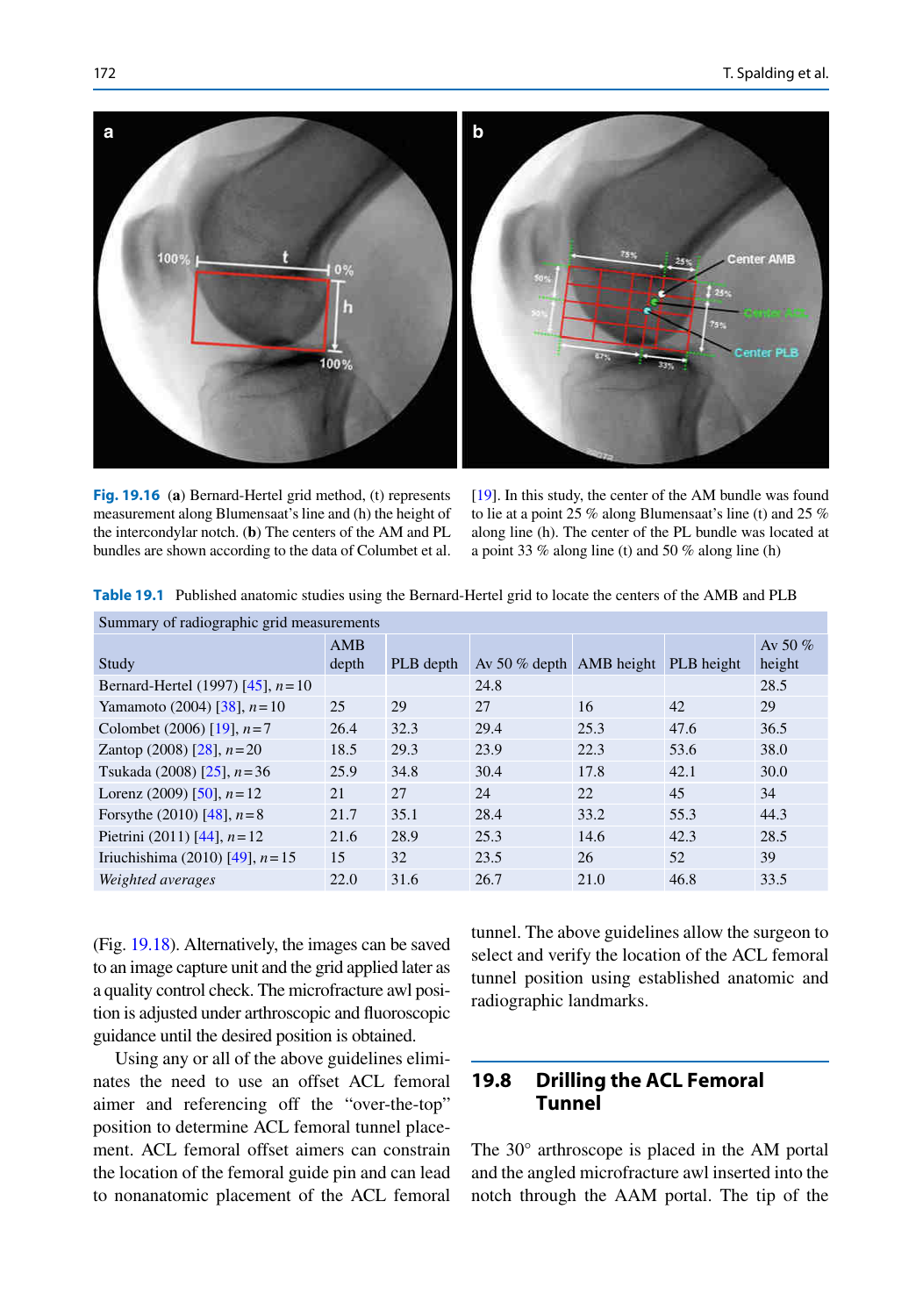

Fig. 19.17 (a) Intraoperative fluoroscopic image. (b) Bernard-Hertel grid. The tip of the angled microfracture awl is located at the 27 %/34 % location, which represents

angled microfracture awl is positioned at the center of the ACL femoral attachment and the knee slowly flexed to a minimum of 120°. Flexion above 120° is often helpful in achieving longer femoral tunnel lengths. The knee is stabilized in hyperflexion by locking the foot of the operative leg under the most proximal foot post. One criticism about viewing the ACL femoral attachment site through the AM portal is that the view is compromised by the need to work in the notch with the knee flexed to  $120^{\circ}$  or higher. Due to the rotation of the ACL femoral attachment site that occurs when the knee is flexed beyond  $90^\circ$ , it is our experience that an excellent view of the ACL femoral attachment site, particularly the inferior and deep aspects, can be obtained (Fig. 19.19). As a result, we have not found it necessary to use a 70° arthroscope or switch the arthroscope to the AL portal.

Hyperflexion of the knee results in a loss of joint distension due to external compression of the knee joint capsule by the soft tissues of the thigh. This can result in bleeding and a loss of joint visualization due to encroachment of the fat pad into the notch. One solution to maintain adequate joint distension and visualization while working in the notch with the knee in

the center of the ACL femoral attachment site based on the calculated weighted average from published anatomic studies [19, 25, 28, 38, 44, 45, 48–50]

hyperflexion is to increase the pump fluid pressure up to 120 mm Hg. The pump pressure is decreased back to the normal setting after drilling the ACL femoral tunnel and the knee has been extended back to 90°. If increasing the fluid pressure does not solve the problem and the fat pad still limits visualization, limited resection of the fat pad should be performed using a motorized shaver blade inserted through the AAM or AL portal.

The microfracture awl is removed from the knee and a  $0^{\circ}$  ACL femoral offset aimer inserted in the notch through the AAM. The offset femoral aimer is advanced to the site of the mark left by the microfracture awl. If there is an inadequate view of the ACL femoral attachment site or loss of the microfracture awl occurs, the knee is brought back to the  $90^\circ$  position and further soft tissue resected using a motorized shaver blade. A drill-tip-graduated guide pin is passed into the notch through the 0° ACL offset femoral aimer and placed into the divot mark left by the microfracture awl. The drill-tip guide pin is tapped into the bone using a small mallet. Keeping the tip of the drill-tip guide pin in the divot, the handle of the  $0^{\circ}$  offset aimer is slowly moved in a lateral direction, and the guide pin is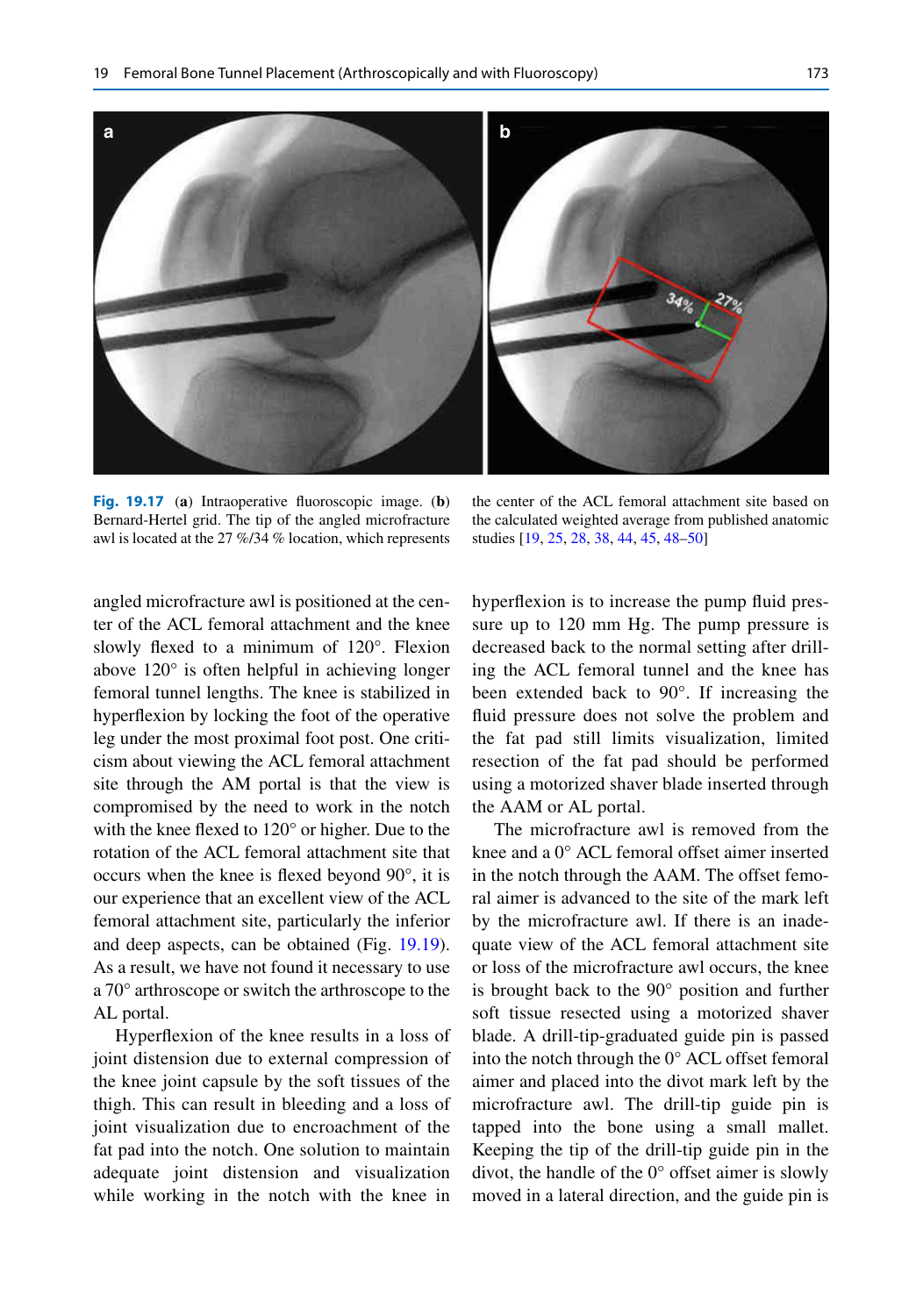

Fig. 19.18 The Smith & Nephew ACUFEX Director Application Anatomic Guide software was used to plot the location of the AM and PL bundles (white circles) based on the data of Columbet et al. [19]. The software also allows other data for the centers of the AM and PM

bundles to be selected. In this example, the tip of the microfracture awl is positioned halfway between the centers of the AM and PL bundles (white circles). This location would position the ACL femoral tunnel in the center of the ACL femoral attachment site



Fig. 19.19 View through the AAM portal with the knee in hyperflexion. The inferior and deep (proximal) aspects of the ACL femoral attachment site are well visualized. The ACL femoral tunnel position has been previously marked with a microfracture awl using the ACL ruler method. The marked location can be clearly seen to lie at the center of the ACL attachment site

tapped into the attachment site until the drill-tip part of the pin is fully buried into the bone. This maneuver increases the obliquity of the guide pin relative to the lateral wall of the notch, resulting in a longer femoral tunnel length and a more elliptically shaped tunnel aperture (Fig. 19.20).

An elliptically shaped tunnel covers more of the ACL femoral attachment site and more closely reproduces the anatomy of the native ACL attachment site versus a circular-shaped femoral tunnel  $[42]$ . Slowly drill the drill-tip-graduated guide pin through the lateral femoral condyle until the resistance of the lateral femoral cortex is encountered. Note the depth mark on the graduated drill-tip passing pin at the point of maximum resistance. This distance will provide a good estimate of the ACL femoral tunnel length. If the resulting ACL femoral tunnel length is less than desired, it is often possible to increase the femoral tunnel length by reversing the guide pin back to the entry point, angling the offset aimer more laterally, and increasing the knee flexion angle. These maneuvers can often redirect the drill-tip guide pin more proximally up the femoral shaft, producing a longer femoral tunnel length.

Depending on the intended graft fixation method, final drilling of the femoral tunnel is variable but essentially involves using a drill bit which is sized to the measured diameter of the ACL replacement graft. When using a cortical suspensory fixation technique such as the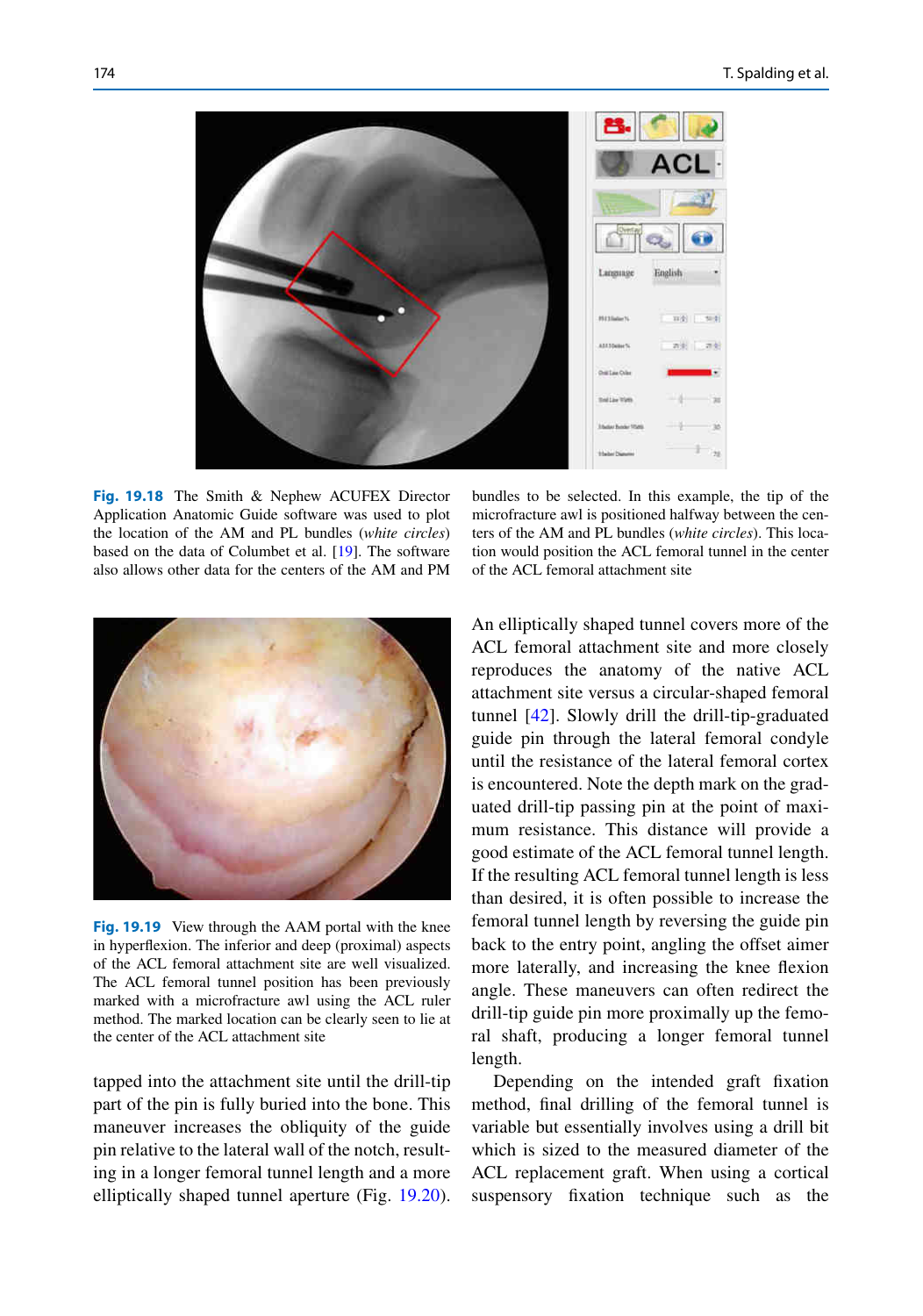

Fig. 19.20 AM portal view in hyperflexion. (a) The femoral drill-tip guide pin is oriented perpendicular to ACL femoral attachment site. This guide pin orientation will result in a short femoral tunnel length and a more circular shape of the ACL femoral tunnel aperture. (b) The  $0^{\circ}$  offset

aimer has been angled laterally which results in the guide pin being oriented more obliquely to ACL femoral attachment site. A more oblique orientation of the guide pin will increase the length of the ACL femoral tunnel and produce a more elliptically shaped femoral tunnel aperture

ENDOBUTTON CL (Smith & Nephew, London, UK), it is necessary to drill a 4.5-mm tunnel through the lateral cortex of the femur. The 4.5mm ENDOBUTTON drill bit can be used to measure the tunnel length by hooking the 10-mm drill portion on the lateral cortex and subtracting this distance from the measured length noted arthroscopically. Alternatively, the femoral tunnel length is measured using a depth gauge. During drilling of the ACL femoral tunnel, fluid flow and visualization in the notch can be facilitated by inserting a motorized shaver blade through the AL portal. The suction on the shaver can be used to maintain fluid flow and to suction bone debris created during the drilling of the ACL femoral tunnel, thus maintaining a clear visual field. The shaver can also be used to resect any portions of the fat pad restricting passage of the endoscopic reamer or obstructing visualization in the notch.

The 4.5-mm ENDOBUTTON (or equivalent) drill bit is removed from the knee joint and the appropriate size endoscopic reamer advanced over the guide pin to the ACL femoral attachment site (Fig. 19.21). The depth of the femoral socket is determined by the measured length of the femoral tunnel. For the ENDOBUTTON fixation device, the depth of the ACL femoral socket must equal the length of the ACL graft to



Fig. 19.21 AM portal view in hyperflexion. The endoscopic drill bit is inserted into the knee joint through the AAM portal. The ACL femoral footprint is clearly visible and the drill bit is seen to lie at the center of the ACL femoral attachment site

be inserted into the socket plus an additional minimum distance of 6 mm, to allow the ENDOBUTTON to exit the femoral tunnel and flip on the lateral femoral cortex. When femoral fixation of the ACL graft is performed with an interference screw, the femoral socket can be drilled to the length of the bone block so that the desired length of graft can be inserted into the femoral socket. The reamer is removed from the knee joint and a number 2 polyester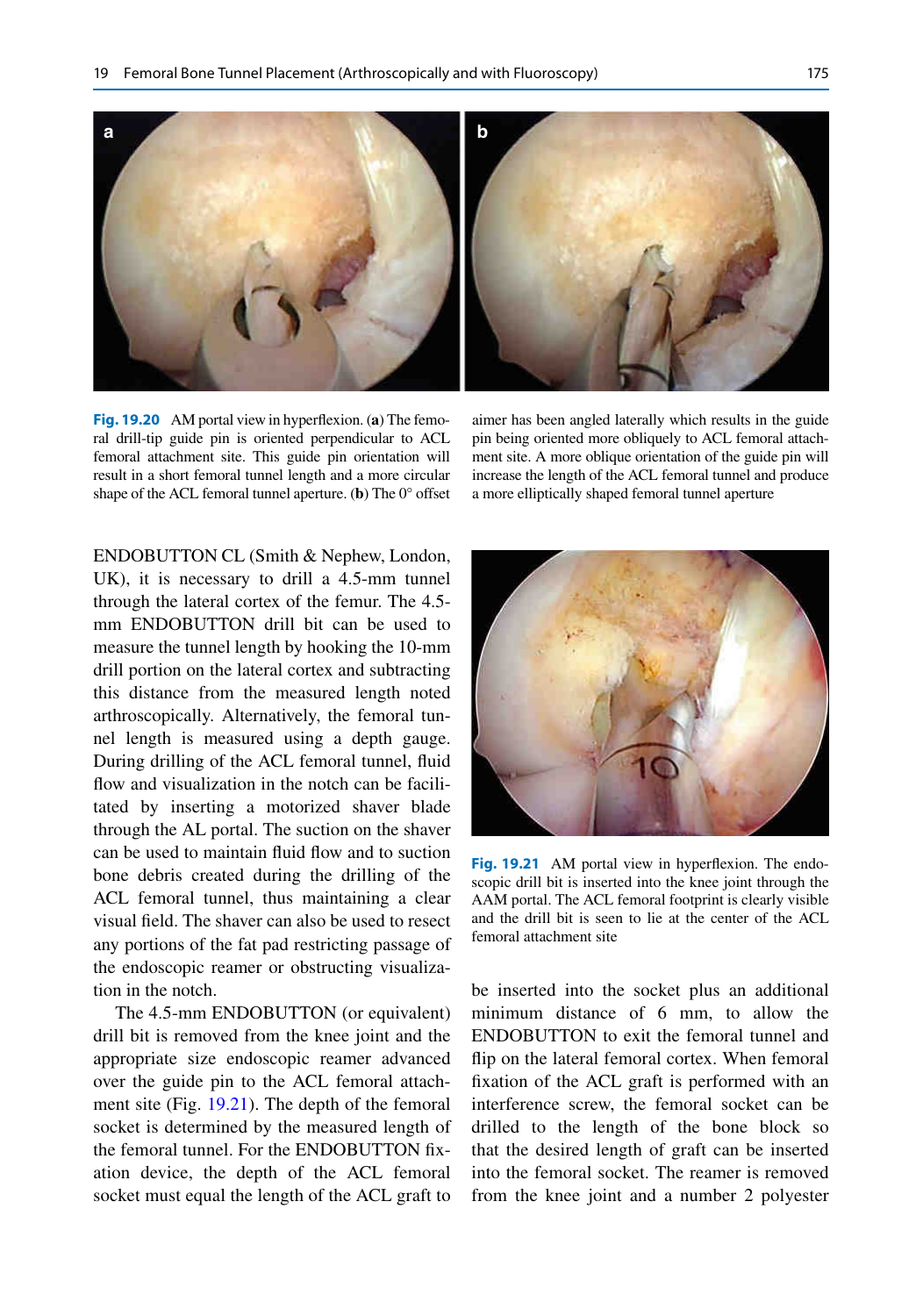suture threaded through the eyelet of the guide pin. The free ends of the suture are pulled out through the lateral soft tissue, leaving the loop of the suture in the femoral socket.

#### 19.9 **Assessment of the Femoral Tunnel**

A motorized shaver blade is inserted into the femoral tunnel through the AAM portal and used to remove bony debris from inside the femoral tunnel. The knee is positioned at 90° and the ACL femoral tunnel inspected. A minimum 2-mm wall should remain inferiorly (posterior) and the aperture of the tunnel should be elliptically shaped rather than circular, thereby more closely restoring the shape of the native ACL femoral attachment site and maximizing the femoral tunnel surface area (Fig. 19.22).

## **19.10 Alternatives and Variations** to This Technique

The surgical technique described in this chapter has outlined several methods for creating an anatomic ACL femoral tunnel. The principal goal of all of these methods is to create an elliptically shaped ACL femoral tunnel at the center of the native ACL femoral attachment site. Alternative

techniques for creating the ACL femoral tunnel include:

- 1. Instead of using two medial portals, the ACL femoral attachment site can be viewed through the AL portal and the femoral tunnel drilled through an AM or AAM portal. This technique may be advantageous in small knees where instrument crowding may occur when using two medial portals. The scope can be temporarily placed into the AM portal to fully evaluate the anatomy of the ACL attachment site and to locate the center of the ACL femoral attachment site. Once this has been accomplished, the arthroscope is moved back to the AL portal and the ACL femoral tunnel drilled through the AM or AAM portal.
- 2. The ACL femoral tunnel can be drilled using flexible reamers, in which case, it is not necessary to hyperflex the knee.
- 3. The ACL femoral tunnel can be drilled using an outside-in technique. In this situation, the exit point of the guide wire within the notch can still be determined by the methods described in this chapter.

### **Memory**

The ACL femoral attachment site is defined by two bony ridges, the lateral intercondylar and the lateral bifurcate ridges. The lateral intercondylar ridge is an important



Fig. 19.22 (a) AM portal view at  $90^\circ$ . The elliptically shaped aperture of the ACL femoral tunnel is centered in the ACL femoral footprint. (b) 5-stranded hamstring ACL

graft positioned at the center of native femoral and tibial attachment sites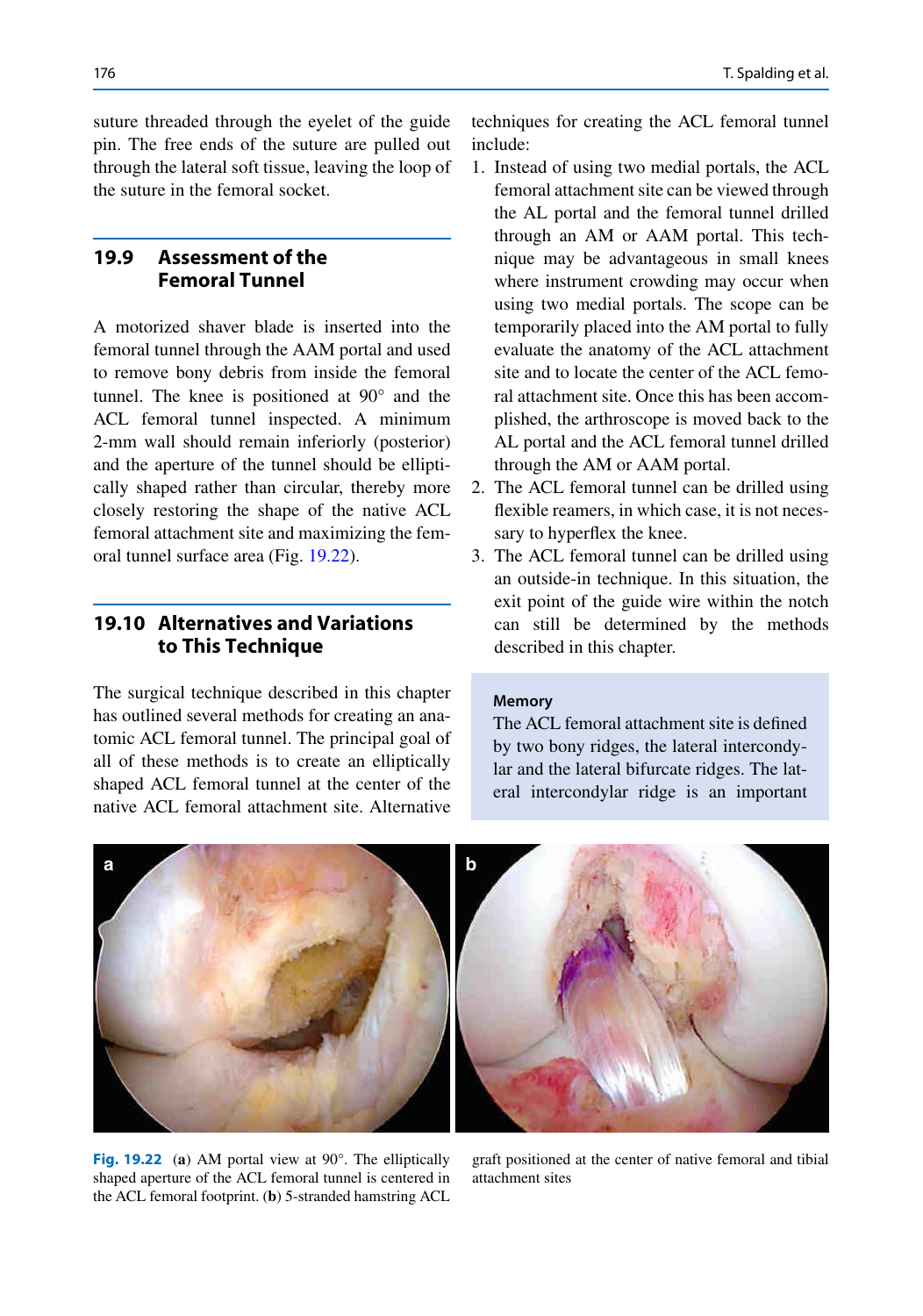anatomic landmark during surgery since the native ACL always attaches inferior (posterior) to it. The center of the ACL femoral attachment site is 1.7 mm deep (proximal) to the bifurcate ridge and 7.3– 8.5 mm superior (anterior) to the inferior (posterior) articular cartilage border of the lateral femoral condyle. For anatomic single-bundle ACL reconstruction, the center of the ACL femoral attachment site is chosen as the location for the ACL femoral tunnel. This recommendation is based on biomechanical studies demonstrating that an ACL replacement graft placed at the center of the ACL femoral attachment site is more effective in controlling anterior tibial translation and the combined motions of anterior tibial translation and internal tibial rotation (simulated pivot shift test) compared to an "isometric" ACL femoral tunnel placement or femoral tunnel placements that have traditionally restored predominantly the anteromedial bundle fibers. The ACL femoral attachment site is best visualized by viewing the lateral wall of the intercondylar notch through the anteromedial portal. Anatomic placement of the ACL femoral tunnel is facilitated by drilling the femoral tunnel through an accessory anteromedial portal. Drilling the ACL femoral tunnel through the AAM portal allows acceptable femoral tunnel lengths to be obtained. The center of the ACL femoral attachment site can be located using the following methods: the native ACL footprint, the lateral intercondylar and bifurcate ridges, an ACL ruler, and intraoperative fluoroscopy.

### **References**

1. Hussein M, van Eck CF, Cretnik A et al (2012) Prospective randomized clinical evaluation of conventional single-bundle, anatomic single-bundle, and anatomic double-bundle anterior cruciate ligament reconstruction. 281 cases with 3- to 5-year follow-up. Am J Sports Med 40:512-520

- 2. Kamath GV, Redfern JC, Greis PE, Burks RT (2011) Revision anterior cruciate ligament reconstruction. Am J Sports Med 39:199-217
- 3. Karlsson J, Irrgang JJ, van Eck CF, Samuelsson K, Mejia HA, Fu FH (2011) Anatomic single- and double-bundle anterior cruciate ligament reconstruction, part 2. Clinical application of surgical technique. Am J Sport Med 39:2016-2026
- 4. Lind M, Menhert F, Pedersen AB (2012) Incidence and outcome after revision anterior cruciate ligament reconstruction: results from the Danish registry of knee ligament reconstructions. Am J Sports Med 40:1551-1557
- 5. Marchant B, Noyes F, Barber-Westin S, Fleckenstein C (2010) Prevalence of nonanatomical graft placement in a series of failed anterior cruciate ligament reconstruction. Am J Sports Med 38:1987-1996
- 6. Sadoghi P, Kröpfl A, Jansson V et al (2011) Impact of tibial and femoral tunnel position on clinical results after anterior cruciate ligament reconstruction. Arthroscopy 27:355-364
- 7. Sommer C, Friederich NF, Müller W (2000) Improperly placed anterior cruciate ligament graft: correlation between radiological parameters and clinical results. Knee Surg Sports Traumatol Arthrosc 8:  $207 - 213$
- 8. Trojani C, Sbihi A, Dijan P et al (2011) Causes for failure of ACL reconstruction and influence of meniscectomies after revision. Knee Surg Sports Traumatol Arthrosc 19:196-201
- 9. Wetzler MJ, Getelman MH, Friedman MJ, Bartolozzi AF (1998) Revision anterior cruciate ligament surgery: etiology of failures. Oper Tech Sports Med  $6:64 - 69$
- 10. Whitehead TS (2013) Failure of anterior cruciate ligament reconstruction. Clin Sports Med 32:177-204
- 11. Wright RW, Huston LJ, Spindler KP et al (2010) Descriptive epidemiology of the multicenter ACL revision study (MARS) cohort. Am J Sports Med 38:1979-1986
- 12. van Eck CF, Lesniak BP, Schreiber VM, Fu FH (2010) Anatomic single- and double-bundle anterior cruciate ligament reconstruction flowchart. Arthroscopy  $26:258 - 268$
- 13. Yasada K, van Eck CF, Hoshino Y, Fu FH, Tashman S (2011) Anatomic single- and double-bundle anterior cruciate ligament reconstruction, part 1, Basic science. Am J Sport Med 39:1789-1799
- 14. Amis AA, Jakob RP (1998) Anterior cruciate ligament graft positioning, tensioning and twisting. Knee Surg Sports Traumatol Arthrosc 6(Suppl  $1):S2-S12$
- 15. Bylski-Austrow DL, Grood ES, Hefsy MS (1993) Anterior cruciate ligament replacements: a mechanical study of femoral attachment location, flexion angle of tensioning, and initial tensioning. J Orthop Res 8:522-531
- 16. Grood ES (1992) Placement of knee ligament grafts. In: Finerman GA, Noves FR (eds) Biology and biomechanics of the traumatized synovial joint: the knee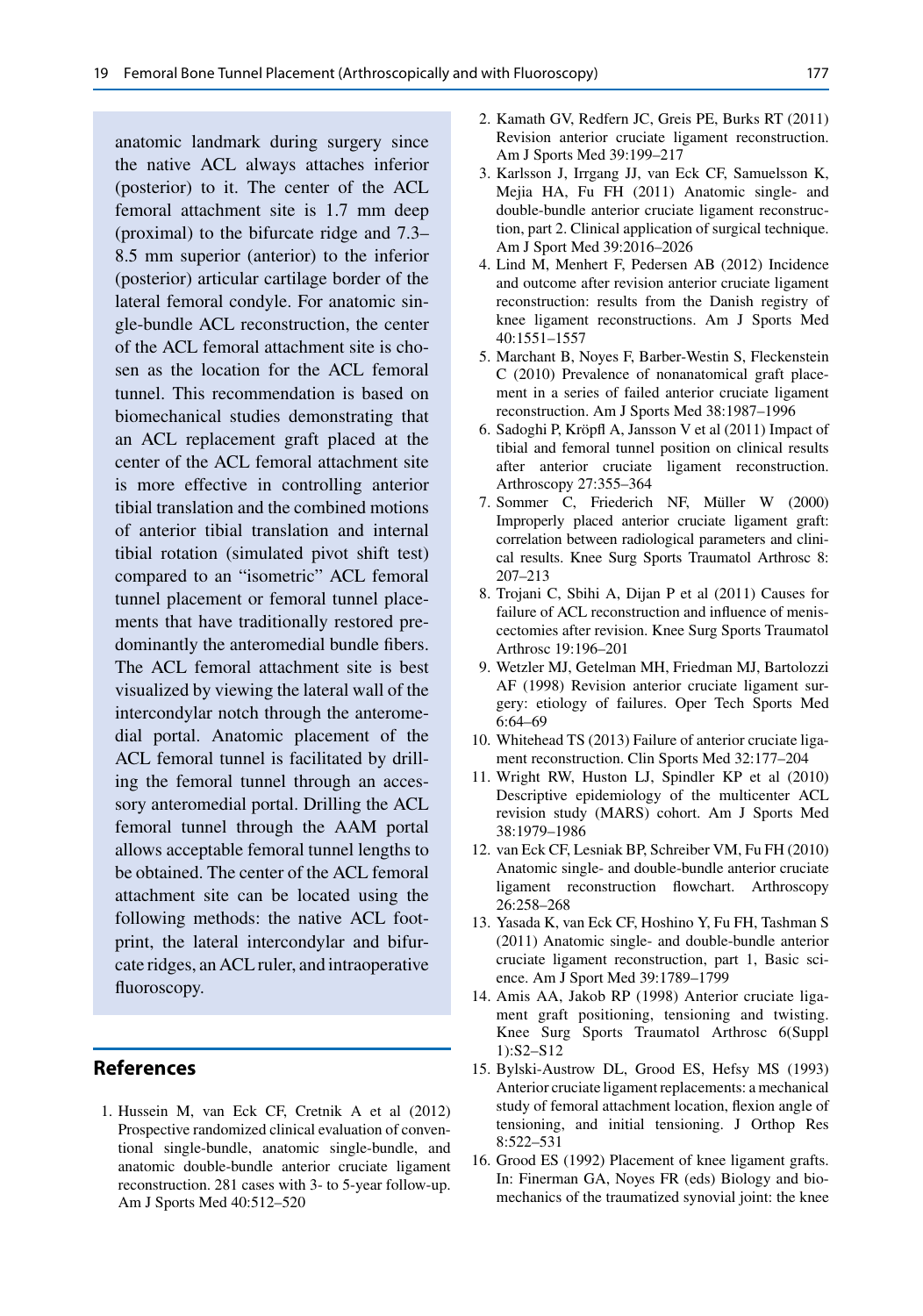as a model. American Academy of Orthopaedic Surgeons, Rosemont

- 17. Hefzy MS, Grood ES (1986) Sensitivity of insertion locations on the length patterns of anterior cruciate ligament fibers. J Biomech Eng 108:73-82
- 18. Hefzy MS, Grood ES, Noyes FR (1989) Factors affecting the region of most isometric femoral attachments. Part II: Anterior cruciate ligament. Am J Sports Med 17:208-216
- 19. Columbet P, Robinson J, Christel P, Franceschi J-P et al (2006) Morphology of anterior cruciate ligament attachments for anatomic reconstruction: a cadaveric dissection and radiographic study. Arthroscopy 22:984-992
- 20. Ferretti M, Ekdahl M, Shen W, Fu F (2007) Osseous landmarks of the femoral attachment of the anterior cruciate ligament: an anatomic study. Arthroscopy 23:1218-1225
- 21. Kaseta MK, DeFrate LE, Charnock BL, Sullivan RT, Garrett WE (2008) Reconstruction technique affect femoral tunnel placement in ACL reconstruction. Clin Orthop Relat Res 466:1467
- 22. Kopf S, Musahl V, Tashman S, Szczodry M, Shen W, Fu FH (2009) A systematic review of the femoral origin and tibial insertion morphology of the ACL. Knee Surg Sports Traumatol Arthrosc 17:213-219
- 23. Purnell ML, Larson AI, Clancy W (2008) Anterior cruciate ligament insertions on the tibia and femur and their relationships to critical bony landmarks using high-resolution volume-rendering computed tomography. Am J Sports Med 36:2083-2090
- 24. Sasaki N, Ishibashi Y, Tsuda E, Yamamoto Y et al (2012) The femoral insertion of the anterior cruciate ligament: discrepancy between macroscopic and histological observations. Arthroscopy 28:1135-1146
- 25. Tsukada H, Ishibashi Y, Tsuda E, Furaka A, Toh S (2008) Anatomical analysis of the anterior cruciate ligament femoral and tibial footprints. J Orthop Sci 13:122-129
- 26. Ziegler CG, Pietrini SD, Westerhaus BD, Anderson CJ et al (2011) Arthroscopically pertinent landmarks for tunnel positioning in single-bundle and doublebundle anterior cruciate ligament reconstructions. Am J Sports Med 39:743-752
- 27. Shino K, Suzuki T, Iwahashi T, Mae T et al (2010) The resident's ridge as an arthroscopic landmark for anatomical femoral tunnel drilling in ACL reconstruction. Knee Surg Sports Traumatol Arthrosc 18:1164-1168
- 28. Zantop T, Wellman M, Fu FH, Peterson W (2008) Tunnel positioning of anteromedial and posterolateral bundles in anatomic anterior cruciate ligament reconstruction. Anatomic and radiographic findings. Am J Sports Med 36:65-72
- 29. van Eck CF, Morse KR, Lesniak BP, Kropf EJ et al (2010) Does the lateral intercondylar ridge disappear in ACL deficient patients? Knee Surg Sports Traumatol Arthrosc 18:1184-1188
- 30. Kato Y, Ingham SJM, Kramer S et al (2010) Effect of tunnel position for anatomic single-bundle ACL recon-

struction on knee biomechanics in a porcine model. Knee Surg Sports Traumatol Arthrosc 18:2-10

- 31. Kato Y, Maeyama A, Lertwanich P, Wang JH et al (2013) Biomechanical comparison of different graft positions for single-bundle anterior cruciate ligament reconstruction. Knee Surg Sports Traumatol Arthrosc 21:816-823
- 32. Kondo E, Merican AM, Yasuda K, Amis AA (2011) Biomechanical comparison of anatomic double-bundle, anatomic single-bundle, and nonanatomic single-bundle anterior cruciate ligament reconstruction. Am J Sports Med 39:279-287
- 33. Bedi A, Musahl V, Steuber V, Kendoff D, Choi D, Allen AA, Pearle AD, Altchek DW (2011) Transtibial versus anteromedial portal reaming in anterior cruciate ligament reconstruction: an anatomic and biomechanical evaluation of surgical technique. Arthroscopy 27:380-390
- 34. Driscoll MD, Isabell GP, Conditt MA, Ismaily BS et al (2012) Comparison of 2 femoral tunnel locations in anatomic single-bundle anterior cruciate ligament reconstruction: a biomechanical study. Arthroscopy 28:1481-1489
- 35. Loh JC, Fukuda Y, Tsuda E, Steadman RJ, Fu FH, Woo SL (2003) Knee stability and graft function following anterior cruciate ligament reconstruction: comparison between the 11 o'clock and 10 o'clock femoral tunnel placement. Arthroscopy 19: 297-304
- 36. Musahl V, Plakseychuk A, VanScyoc AH et al (2005) Varying femoral tunnels between the anatomical footprint and isometric positions. Effect on kinematics of the anterior cruciate ligament-reconstructed knee. Am J Sports Med 33:712-718
- 37. Scopp JM, Jasper LE, Belkoff SM, Moorman CT (2004) The effect of oblique femoral tunnel placement on rotational constraint of the knee reconstructed using patellar tendon autografts. Arthroscopy 20:294-299
- 38. Yamamoto Y, Hsu WH, Woo SL, Van Scyoc A et al (2004) Knee stability and graft function after anterior cruciate ligament reconstruction: a comparison of a lateral and an anatomical femoral tunnel placement. Am J Sports Med 32:1825-1832
- 39. Araujo PH, van Eck CF, Macalena JA, Fu FH (2011) Advances in the three-portal technique for single- or double-bundle ACL reconstruction. Knee Surg Sports Traumatol Arthrosc 19:1239-1242
- 40. Cohen SB, Fu FH (2007) Three-portal technique for anterior cruciate ligament reconstruction: use of a central medial portal. Arthroscopy 23:325.e1-325.e4
- 41. Tompkins M, Milewski MD, Carson EW et al (2013) Femoral tunnel length in primary anterior cruciate ligament reconstruction using an accessory medial portal. Arthroscopy 29:238-243
- 42. Hensler D, Working Z, Illingworth K, Thorhauer E, Tashman S, Fu F (2011) Medial portal drilling: effects on the femoral tunnel aperture morphology during anterior cruciate ligament reconstruction. J Bone Joint Surg Am 93:2063-2071